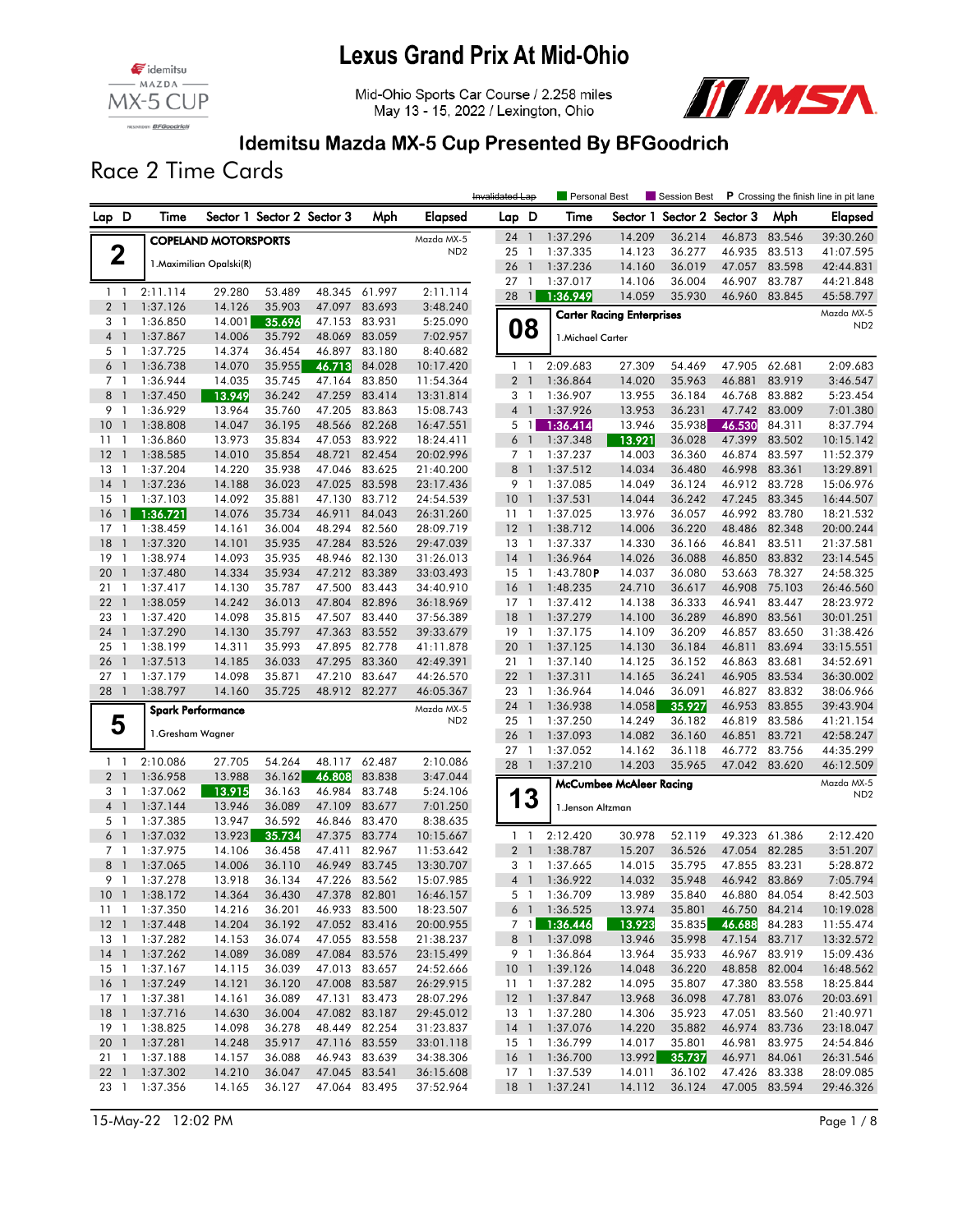





#### Idemitsu Mazda MX-5 Cup Presented By BFGoodrich

Race 2 Time Cards

|                       |                |                       |                                |                            |                  |                  |                      | Invalidated Lap |                | Personal Best     |                                    | Session Best               |               |               | P Crossing the finish line in pit lane |
|-----------------------|----------------|-----------------------|--------------------------------|----------------------------|------------------|------------------|----------------------|-----------------|----------------|-------------------|------------------------------------|----------------------------|---------------|---------------|----------------------------------------|
| Lap D                 |                | Time                  |                                | Sector 1 Sector 2 Sector 3 |                  | Mph              | Elapsed              | Lap D           |                | Time              |                                    | Sector 1 Sector 2 Sector 3 |               | Mph           | Elapsed                                |
| 19                    | $\overline{1}$ | 1:37.813              | 14.074                         | 35.914                     | 47.825           | 83.105           | 31:24.139            | $14-1$          |                | 1:37.870          | 14.349                             | 36.061                     | 47.460        | 83.056        | 23:19.052                              |
| 20                    | $\mathbf{1}$   | 1:37.149              | 14.071                         | 35.980                     | 47.098           | 83.673           | 33:01.288            | $15-1$          |                | 1:37.786          | 14.106                             | 36.298                     | 47.382        | 83.128        | 24:56.838                              |
| 21                    | $\overline{1}$ | 1:37.352              | 14.075                         | 36.153                     | 47.124           | 83.498           | 34:38.640            | $16-1$          |                | 1:37.090          | 14.096                             | 35.955                     | 47.039        | 83.724        | 26:33.928                              |
| 22                    | $\overline{1}$ | 1:39.090              | 14.408                         | 36.358                     |                  | 48.324 82.034    | 36:17.730            | $17-1$          |                | 1:37.110          | 14.081                             | 35.851                     | 47.178        | 83.706        | 28:11.038                              |
| 23 1                  |                | 1:37.369              | 13.996                         | 35.822                     |                  | 47.551 83.484    | 37:55.099            | 18              | $\overline{1}$ | 1:36.725          | 14.050                             | 35.788                     | 46.887        | 84.040        | 29:47.763                              |
| 24                    | $\overline{1}$ | 1:37.618              | 13.989                         | 36.257                     | 47.372           | 83.271           | 39:32.717            | 19 1            |                | 1:37.442          | 14.024                             | 35.735                     | 47.683        | 83.421        | 31:25.205                              |
| 25                    | -1             | 1:37.851              | 14.173                         | 36.630                     |                  | 47.048 83.073    | 41:10.568            | 20              | $\mathbf{1}$   | 1:37.052          | 14.169                             | 35.868                     | 47.015        | 83.756        | 33:02.257                              |
| 26                    | $\mathbf{1}$   | 1:36.997              | 14.061                         | 35.873                     | 47.063           | 83.804           | 42:47.565            | 21              | -1             | 1:36.988          | 14.061                             | 35.799                     | 47.128        | 83.812        | 34:39.245                              |
| 27                    | -1             | 1:37.221              | 14.092                         | 35.934                     | 47.195           | 83.611           | 44:24.786            | $22 \quad 1$    |                | 1:39.238          | 13.999                             | 36.201                     | 49.038        | 81.911        | 36:18.483                              |
| 28 1                  |                | 1:37.773              | 14.231                         | 36.232                     |                  | 47.310 83.139    | 46:02.559            | 23 1            |                | 1:37.392          | 14.083                             | 36.107                     | 47.202        | 83.464        | 37:55.875                              |
|                       |                |                       | <b>McCumbee McAleer Racing</b> |                            |                  |                  | Mazda MX-5           | 24 1            |                | 1:37.389          | 13.990                             | 35.943                     | 47.456        | 83.467        | 39:33.264                              |
|                       | 15             |                       |                                |                            |                  |                  | ND <sub>2</sub>      | 25 <sub>1</sub> |                | 1:38.312          | 14.068                             | 36.394                     | 47.850        | 82.683        | 41:11.576                              |
|                       |                | 1. Aidan Fassnacht(R) |                                |                            |                  |                  |                      | 26              | $\overline{1}$ | 1:37.242          | 14.011                             | 36.036                     | 47.195        | 83.593        | 42:48.818                              |
|                       |                |                       |                                |                            |                  |                  |                      | 27              | $\overline{1}$ | 1:37.186          | 14.066                             | 36.161                     | 46.959        | 83.641        | 44:26.004                              |
| $1\quad$              |                | 2:12.809              | 30.502                         | 52.625                     | 49.682           | 61.206           | 2:12.809             | 28 1            |                | 1:38.693          | 14.075                             | 36.166                     |               | 48.452 82.364 | 46:04.697                              |
| 2 <sub>1</sub><br>3 1 |                | 1:37.834              | 14.536                         | 36.246                     | 47.052           | 83.087<br>83.984 | 3:50.643             |                 |                |                   | Thunder Bunny Racing               |                            |               |               | Mazda MX-5                             |
| 4 <sup>1</sup>        |                | 1:36.789<br>1:36.923  | 14.006<br>14.011               | 35.926<br>35.897           | 46.857<br>47.015 | 83.868           | 5:27.432<br>7:04.355 |                 | 22             |                   |                                    |                            |               |               | ND <sub>2</sub>                        |
| 5 <sub>1</sub>        |                | 1:37.376              | 14.029                         | 35.892                     | 47.455           | 83.478           | 8:41.731             |                 |                | 1. Laura Hayes(R) |                                    |                            |               |               |                                        |
| $6-1$                 |                | 1:36.908              | 13.969                         | 35.976                     |                  | 46.963 83.881    | 10:18.639            | $1\quad$        |                | 2:15.901          | 36.796                             | 48.282                     | 50.823        | 59.813        | 2:15.901                               |
| 7 <sub>1</sub>        |                | 1:36.669              | 13.959                         | 35.886                     | 46.824           | 84.088           | 11:55.308            | 2 <sub>1</sub>  |                | 1:39.345          | 14.410                             | 36.565                     | 48.370        | 81.823        | 3:55.246                               |
| 8                     | $\overline{1}$ | 1:37.065              | 14.024                         | 35.904                     | 47.137           | 83.745           | 13:32.373            | 3 <sub>1</sub>  |                | 1:38.737          | 14.228                             | 36.499                     | 48.010        | 82.327        | 5:33.983                               |
| 9 1                   |                | 1:36.797              | 14.061                         | 35.902                     |                  | 46.834 83.977    | 15:09.170            | 4 <sup>1</sup>  |                | 1:38.629          | 14.285                             | 36.458                     | 47.886        | 82.417        | 7:12.612                               |
| 10                    | $\overline{1}$ | 1:39.555              | 14.070                         | 36.485                     | 49.000           | 81.651           | 16:48.725            | 5 <sub>1</sub>  |                | 1:38.102          | 14.136                             | 36.395                     | 47.571        | 82.860        | 8:50.714                               |
| 11                    | $\mathbf{1}$   | 1:37.449              | 14.112                         | 35.933                     | 47.404           | 83.415           | 18:26.174            | 6 <sup>1</sup>  |                | 1:37.955          | 14.218                             | 36.399                     | 47.338        | 82.984        | 10:28.669                              |
| 12                    | $\overline{1}$ | 1:37.688              | 14.059                         | 35.966                     |                  | 47.663 83.211    | 20:03.862            | 7 <sub>1</sub>  |                | 1:38.158          | 14.183                             | 36.522                     | 47.453        | 82.813        | 12:06.827                              |
| 13                    | $\overline{1}$ | 1:37.566              | 14.727                         | 35.878                     | 46.961           | 83.315           | 21:41.428            | 8               | $\overline{1}$ | 1:38.157          | 14.128                             | 36.437                     | 47.592        | 82.814        | 13:44.984                              |
| 14                    | $\overline{1}$ | 1:37.849              | 14.283                         | 36.057                     | 47.509           | 83.074           | 23:19.277            | 9 1             |                | 1:38.130          | 14.230                             | 36.421                     | 47.479        | 82.836        | 15:23.114                              |
| 15                    | $\overline{1}$ | 1:37.139              | 14.082                         | 35.885                     |                  | 47.172 83.681    | 24:56.416            | $10-1$          |                | 1:37.979          | 14.186                             | 36.313                     | 47.480        | 82.964        | 17:01.093                              |
| 16                    | $\mathbf{1}$   | 1:37.725              | 14.199                         | 36.268                     | 47.258           | 83.180           | 26:34.141            | $11-1$          |                | 1:38.088          | 14.148                             | 36.312                     | 47.628        | 82.872        | 18:39.181                              |
| 17                    | $\mathbf{1}$   | 1:37.265              | 14.065                         | 36.140                     | 47.060           | 83.573           | 28:11.406            | $12-1$          |                | 1:37.969          | 14.201                             | 36.357                     | 47.411        | 82.972        | 20:17.150                              |
| 18                    | $\mathbf{1}$   | 1:36.653              | 14.046                         | 35.785                     | 46.822           | 84.102           | 29:48.059            | 13              | $\overline{1}$ | 1:38.220          | 14.162                             | 36.248                     | 47.810        | 82.760        | 21:55.370                              |
| 19                    | $\overline{1}$ | 1:37.617              | 14.039                         | 35.796                     | 47.782           | 83.272           | 31:25.676            | $14-1$          |                | 1:38.172          | 14.237                             | 36.261                     | 47.674        | 82.801        | 23:33.542                              |
| 20                    | $\overline{1}$ | 1:37.070              | 14.132                         | 35.792                     | 47.146           | 83.741           | 33:02.746            | $15-1$          |                | 1:38.391          | 14.077                             | 36.645                     | 47.669        | 82.617        | 25:11.933                              |
| 21                    | $\overline{1}$ | 1:36.982              | 13.998                         | 35.885                     | 47.099           | 83.817           | 34:39.728            | $16-1$          |                | 1:38.001          | 14.114                             | 36.276                     | 47.611        | 82.945        | 26:49.934                              |
| 22                    | $\mathbf{1}$   | 1:37.749              | 14.094                         | 36.026                     | 47.629           | 83.159           | 36:17.477            | 17              | $\mathbf{1}$   | 1:37.863          | 14.121                             | 36.129                     | 47.613        | 83.062        | 28:27.797                              |
| 23                    | -1             | 1:37.342              | 14.084                         | 35.839                     | 47.419           | 83.507           | 37:54.819            | 18              | $\mathbf{1}$   | 1:37.997          | 14.230                             | 36.275                     | 47.492        | 82.949        | 30:05.794                              |
| 24                    | $\overline{1}$ | 1:37.662              | 14.117                         | 36.180                     |                  | 47.365 83.233    | 39:32.481            | $19-1$          |                | 1:37.946          | 14.137                             | 36.219                     | 47.590        | 82.992        | 31:43.740                              |
| 25                    | $\overline{1}$ | 1:38.861              | 14.462                         | 36.810                     | 47.589           | 82.224           | 41:11.342            | 20              | $\overline{1}$ | 1:38.472          | 14.165                             | 36.282                     | 48.025        | 82.549        | 33:22.212                              |
| 26                    | $\overline{1}$ | 1:37.291              | 14.160                         | 35.974                     | 47.157           | 83.551           | 42:48.633            | 211             |                | 1:38.558          | 14.344                             | 36.309                     | 47.905        | 82.477        | 35:00.770                              |
| 27                    | -1             | 1:37.091              | 14.166                         | 36.024                     | 46.901           | 83.723           | 44:25.724            | $22 \quad 1$    |                | 1:38.717          | 14.183                             | 36.507                     | 48.027        | 82.344        | 36:39.487                              |
| 28 1                  |                | 1:39.070              | 14.155                         | 36.239                     |                  | 48.676 82.050    | 46:04.794            | 23 1            |                | 1:38.524          | 14.211                             | 36.575                     | 47.738        | 82.505        | 38:18.011                              |
|                       |                |                       | <b>Hixon Motor Sports</b>      |                            |                  |                  | Mazda MX-5           | 24              | $\mathbf{1}$   | 1:38.208          | 14.141                             | 36.297                     | 47.770        | 82.771        | 39:56.219                              |
| 21                    |                | 1. Bruno Carneiro(R)  |                                |                            |                  |                  | ND <sub>2</sub>      | 25              | $\overline{1}$ | 1:38.264          | 14.139                             | 36.409                     | 47.716        | 82.723        | 41:34.483                              |
|                       |                |                       |                                |                            |                  |                  |                      | 26 1            |                | 1:38.551          | 14.218                             | 36.469                     |               | 47.864 82.482 | 43:13.034                              |
|                       | $1\quad1$      | 2:11.925              | 29.782                         | 53.265                     |                  | 48.878 61.616    | 2:11.925             | 27 1            |                | 1:38.654          | 14.310                             | 36.502                     |               | 47.842 82.396 | 44:51.688                              |
| 2 <sub>1</sub>        |                | 1:36.763              | 14.162                         | 35.611                     |                  | 46.990 84.007    | 3:48.688             | 28 1            |                | 1:38.710          | 14.322                             | 36.389                     |               | 47.999 82.350 | 46:30.398                              |
| 3 1                   |                | 1:36.705              | 13.946                         | 35.688                     |                  | 47.071 84.057    | 5:25.393             |                 |                |                   | <b>JTR Motorsports Engineering</b> |                            |               |               | Mazda MX-5                             |
| 4 <sup>1</sup>        |                | 1:37.556              | 13.981                         | 35.996                     |                  | 47.579 83.324    | 7:02.949             | 23              |                | 1.Glenn McGee     |                                    |                            |               |               | ND <sub>2</sub>                        |
|                       |                | 5 1 1:38.668          | 14.500                         | 36.300                     |                  | 47.868 82.385    | 8:41.617             |                 |                |                   |                                    |                            |               |               |                                        |
|                       | 6 <sub>1</sub> | 1:36.580              | 13.953                         | 35.601                     |                  | 47.026 84.166    | 10:18.197            |                 | $1\quad1$      | 2:11.629          | 28.359                             | 54.486                     |               | 48.784 61.755 | 2:11.629                               |
|                       | 7 <sup>1</sup> | 1:36.593              | 13.951                         | 35.740                     |                  | 46.902 84.154    | 11:54.790            | 2 <sub>1</sub>  |                | 1:37.735          | 14.286                             | 36.166                     |               | 47.283 83.171 | 3:49.364                               |
| 8 1                   |                | 1:37.434              | 13.952                         | 35.982                     |                  | 47.500 83.428    | 13:32.224            | 3 1             |                | 1:37.315          | 14.282                             | 35.999                     |               | 47.034 83.530 | 5:26.679                               |
| 9 1                   |                | 1:36.793              | 14.010                         | 35.766                     | 47.017 83.981    |                  | 15:09.017            | $4 \quad 1$     |                | 1:38.472          | 14.211                             | 35.963                     |               | 48.298 82.549 | 7:05.151                               |
| 10 <sub>1</sub>       |                | 1:39.458              | 14.034                         | 36.449                     |                  | 48.975 81.730    | 16:48.475            | 5 1             |                | 1:37.824          | 14.484                             | 36.335                     |               | 47.005 83.095 | 8:42.975                               |
| 1111                  |                | 1:37.209              | 14.053                         | 35.952                     | 47.204 83.621    |                  | 18:25.684            |                 | 6 <sup>1</sup> | 1:36.704          | 14.110                             | 35.741                     |               | 46.853 84.058 | 10:19.679                              |
| $12-1$                |                | 1:37.775              | 14.006                         | 36.060                     |                  | 47.709 83.137    | 20:03.459            | 7 1             |                | 1:36.731          | 14.136                             | 35.765                     | 46.830        | 84.034        | 11:56.410                              |
| $13-1$                |                | 1:37.723              | 14.863                         | 35.903                     | 46.957 83.181    |                  | 21:41.182            | 8 1             |                | 1:37.105          | 14.114                             | 35.954                     | 47.037 83.711 |               | 13:33.515                              |

15-May-22 12:02 PM Page 2 / 8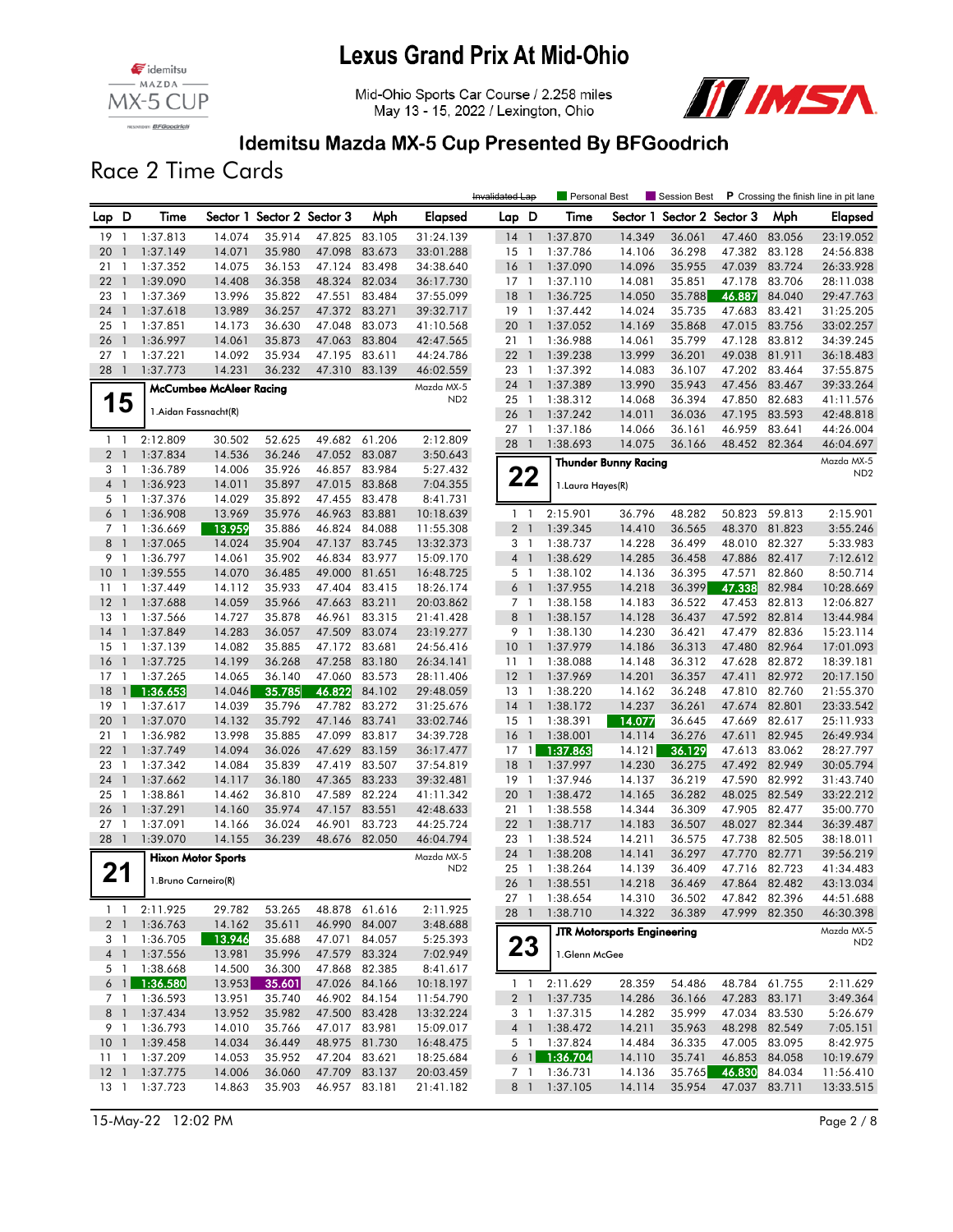





### Idemitsu Mazda MX-5 Cup Presented By BFGoodrich

Race 2 Time Cards

|                 |                |                                |                  |                            |                         |                  |                        | Invalidated Lap         |                | Personal Best              |                             | Session Best               |                  |                                | P Crossing the finish line in pit lane |
|-----------------|----------------|--------------------------------|------------------|----------------------------|-------------------------|------------------|------------------------|-------------------------|----------------|----------------------------|-----------------------------|----------------------------|------------------|--------------------------------|----------------------------------------|
| Lap D           |                | Time                           |                  | Sector 1 Sector 2 Sector 3 |                         | Mph              | Elapsed                | Lap D                   |                | Time                       |                             | Sector 1 Sector 2 Sector 3 |                  | Mph                            | Elapsed                                |
| 9               | $\overline{1}$ | 1:37.117                       | 14.152           | 35.819                     | 47.146                  | 83.700           | 15:10.632              | $4-1$                   |                | 1:38.195                   | 14.177                      | 36.315                     | 47.703           | 82.782                         | 7:10.665                               |
| 10              | $\mathbf{1}$   | 1:38.426                       | 14.203           | 35.908                     | 48.315                  | 82.587           | 16:49.058              | 5 <sub>1</sub>          |                | 1:36.562                   | 13.957                      | 35.758                     | 46.847           | 84.181                         | 8:47.227                               |
| 11              | $\mathbf{1}$   | 1:37.546                       | 14.180           | 36.021                     | 47.345                  | 83.332           | 18:26.604              | $6-1$                   |                | 1:36.529                   | 13.979                      | 35.700                     | 46.850           | 84.210                         | 10:23.756                              |
| 12              | $\overline{1}$ | 1:37.552                       | 14.103           | 35.844                     | 47.605                  | 83.327           | 20:04.156              | 7 <sup>1</sup>          |                | 1:36.828                   | 14.049                      | 36.023                     | 46.756           | 83.950                         | 12:00.584                              |
| $13-1$          |                | 1:37.900                       | 14.414           | 36.323                     | 47.163                  | 83.031           | 21:42.056              | 8                       | $\overline{1}$ | 1:37.174                   | 14.137                      | 36.162                     | 46.875           | 83.651                         | 13:37.758                              |
| 14              | $\overline{1}$ | 1:38.134                       | 14.168           | 35.931                     | 48.035                  | 82.833           | 23:20.190              | 9 1                     |                | 1:36.942                   | 14.087                      | 36.091                     | 46.764           | 83.851                         | 15:14.700                              |
| 15              | -1             | 1:37.793                       | 14.143           | 35.727                     | 47.923                  | 83.122           | 24:57.983              | 10 <sub>1</sub>         |                | 1:37.036                   | 14.063                      | 36.048                     | 46.925           | 83.770                         | 16:51.736                              |
| 16              | $\mathbf{1}$   | 1:37.468                       | 14.061           | 36.076                     | 47.331                  | 83.399           | 26:35.451              | $11-1$                  |                | 1:36.856                   | 13.998                      | 36.066                     | 46.792           | 83.926                         | 18:28.592                              |
| 17              | -1             | 1:37.026                       | 14.147           | 35.669                     | 47.210                  | 83.779           | 28:12.477              | $12-1$                  |                | 1:36.913                   | 14.024                      | 35.883                     | 47.006           | 83.877                         | 20:05.505                              |
| 18              | $\overline{1}$ | 1:37.431                       | 14.210           | 36.008                     | 47.213 83.431           |                  | 29:49.908              | $13-1$                  |                | 1:37.215                   | 14.068                      | 35.945                     | 47.202           | 83.616                         | 21:42.720                              |
| 19              | $\overline{1}$ | 1:37.606                       | 14.230           | 36.054                     | 47.322                  | 83.281           | 31:27.514              | $14-1$                  |                | 1:37.052                   | 14.026                      | 35.655                     | 47.371           | 83.756                         | 23:19.772                              |
| 20              | $\overline{1}$ | 1:38.744                       | 14.382           | 35.944                     | 48.418                  | 82.321           | 33:06.258              | $15-1$                  |                | 1:37.940                   | 14.017                      | 35.858                     | 48.065           | 82.997                         | 24:57.712                              |
| 21              | -1             | 1:38.610                       | 14.249           | 36.584                     | 47.777                  | 82.433           | 34:44.868              | $16-1$                  |                | 1:37.296                   | 13.960                      | 36.215                     | 47.121           | 83.546                         | 26:35.008                              |
| 22              | $\overline{1}$ | 1:36.900                       | 14.182           | 35.765                     | 46.953                  | 83.888           | 36:21.768              | $17-1$                  |                | 1:36.788                   | 14.063                      | 35.865                     | 46.860           | 83.985                         | 28:11.796                              |
| 23              | $\overline{1}$ | 1:37.252                       | 14.185           | 35.857                     | 47.210                  | 83.584           | 37:59.020              | $18-1$                  |                | 1:36.643                   | 14.017                      | 35.746                     | 46.880           | 84.111                         | 29:48.439                              |
| 24<br>$25-1$    | $\overline{1}$ | 1:37.847                       | 14.207           | 35.728<br>36.454           | 47.912 83.076<br>47.424 |                  | 39:36.867              | $19-1$                  | $\overline{1}$ | 1:37.760<br>1:37.486       | 14.066                      | 35.787                     | 47.907<br>47.191 | 83.150<br>83.384               | 31:26.199                              |
| 26              | $\overline{1}$ | 1:37.963<br>1:37.777           | 14.085<br>14.196 | 36.158                     | 47.423                  | 82.978<br>83.135 | 41:14.830<br>42:52.607 | 20<br>211               |                | 1:37.096                   | 14.237<br>14.051            | 36.058<br>35.879           | 47.166           | 83.719                         | 33:03.685<br>34:40.781                 |
| 27 <sub>1</sub> |                | 1:37.892                       | 14.128           | 36.316                     | 47.448                  | 83.038           | 44:30.499              | $22$ 1                  |                | 1:37.906                   | 14.210                      | 35.944                     | 47.752           | 83.026                         | 36:18.687                              |
| 28 1            |                | 1:37.644                       | 14.216           | 36.027                     | 47.401                  | 83.249           | 46:08.143              | 23 1                    |                | 1:36.903                   | 14.022                      | 35.826                     | 47.055           | 83.885                         | 37:55.590                              |
|                 |                |                                |                  |                            |                         |                  | Mazda MX-5             | 24 1                    |                | 1:37.374                   | 14.098                      | 35.835                     | 47.441           | 83.479                         | 39:32.964                              |
|                 |                | <b>Spark Performance</b>       |                  |                            |                         |                  | ND <sub>2</sub>        | $25-1$                  |                | 1:37.369                   | 14.157                      | 36.071                     | 47.141           | 83.484                         | 41:10.333                              |
|                 | 24             | 1.Aaron Jeansonne              |                  |                            |                         |                  |                        | 26 1                    |                | 1:36.949                   | 14.128                      | 35.813                     | 47.008           | 83.845                         | 42:47.282                              |
|                 |                |                                |                  |                            |                         |                  |                        | 27 <sub>1</sub>         |                | 1:37.208                   | 14.185                      | 35.904                     | 47.119           | 83.622                         | 44:24.490                              |
| $1\quad$        |                | 2:11.250                       | 30.285           | 52.640                     | 48.325                  | 61.933           | 2:11.250               | 28 1                    |                | 1:37.474                   | 14.130                      | 36.188                     | 47.156           | 83.394                         | 46:01.964                              |
| 2 <sub>1</sub>  |                | 1:37.192                       | 14.115           | 35.929                     | 47.148                  | 83.636           | 3:48.442               |                         |                |                            | <b>COPELAND MOTORSPORTS</b> |                            |                  |                                | Mazda MX-5                             |
| 3               | $\overline{1}$ | 1:36.804                       | 13.988           | 35.702                     | 47.114                  | 83.971           | 5:25.246               | 31                      |                |                            |                             |                            |                  |                                | ND <sub>2</sub>                        |
| 4 <sup>1</sup>  |                | 1:37.335                       | 13.993           | 35.925                     | 47.417 83.513           |                  | 7:02.581               |                         |                | 1. Jameson Riley(R)        |                             |                            |                  |                                |                                        |
| 5 <sub>1</sub>  |                | 1:37.228                       | 14.059           | 35.805                     | 47.364                  | 83.605           | 8:39.809               |                         |                |                            |                             |                            |                  |                                |                                        |
| $6-1$           |                | 1:37.214                       | 14.051           | 35.923                     | 47.240                  | 83.617           | 10:17.023              | $1\quad$                |                | 2:15.389                   | 34.900                      | 49.624                     | 50.865           | 60.040                         | 2:15.389                               |
| 7 <sub>1</sub>  |                | 1:36.825                       | 14.025           | 35.697                     | 47.103                  | 83.953           | 11:53.848              | 2 <sub>1</sub>          |                | 1:39.707                   | 14.563                      | 36.649                     | 48.495           | 81.526                         | 3:55.096                               |
| 8 <sup>1</sup>  |                | 1:37.082                       | 14.174           | 36.110                     | 46.798                  | 83.731           | 13:30.930              | 3 <sup>1</sup>          |                | 1:38.702                   | 14.240                      | 36.316                     | 48.146           | 82.356                         | 5:33.798                               |
| 9 1<br>10       | $\overline{1}$ | 1:37.277<br>1:38.678           | 14.003<br>14.351 | 35.967<br>36.272           | 47.307<br>48.055        | 83.563<br>82.376 | 15:08.207<br>16:46.885 | $4-1$<br>5 <sub>1</sub> |                | 1:38.557<br>1:38.201       | 14.193<br>14.195            | 36.313<br>36.316           | 48.051<br>47.690 | 82.477<br>82.776               | 7:12.355<br>8:50.556                   |
| $11-1$          |                | 1:37.096                       | 14.093           | 36.032                     | 46.971                  | 83.719           | 18:23.981              | $6-1$                   |                | 1:39.142                   | 14.287                      | 37.115                     | 47.740           | 81.991                         | 10:29.698                              |
| 12              | $\mathbf{1}$   | 1:39.122                       | 14.082           | 36.054                     | 48.986                  | 82.007           | 20:03.103              | 7 1                     |                | 1:38.961                   | 14.256                      | 36.917                     | 47.788           | 82.141                         | 12:08.659                              |
| 13              | -1             | 1:37.595                       | 14.232           | 36.196                     | 47.167                  | 83.290           | 21:40.698              | 8 <sup>1</sup>          |                | 1:38.875                   | 14.375                      | 36.679                     | 47.821           | 82.212                         | 13:47.534                              |
| 14              | $\overline{1}$ | 1:38.223                       | 14.160           | 36.167                     | 47.896 82.758           |                  | 23:18.921              | 9 1                     |                | 1:38.683                   | 14.608                      | 36.645                     | 47.430           | 82.372                         | 15:26.217                              |
| 15              | $\overline{1}$ | 1:38.398                       | 14.120           | 36.483                     | 47.795                  | 82.611           | 24:57.319              | 10 <sub>1</sub>         |                | 1:38.634                   | 14.269                      | 36.660                     | 47.705           | 82.413                         | 17:04.851                              |
| 16              | $\overline{1}$ | 1:38.529                       | 14.149           | 36.368                     | 48.012 82.501           |                  | 26:35.848              | $11-1$                  |                | 1:38.833                   | 14.351                      | 36.540                     | 47.942           | 82.247                         | 18:43.684                              |
| 17              | $\overline{1}$ | 1:37.240                       | 14.075           | 36.029                     | 47.136                  | 83.595           | 28:13.088              | $12-1$                  |                | 1:54.819P                  | 14.449                      |                            | 38.334 1:02.036  | 70.796                         | 20:38.503                              |
| 18              | $\overline{1}$ | 1:37.589                       | 14.082           | 36.211                     | 47.296                  | 83.296           | 29:50.677              |                         |                |                            | <b>Formidable Racing</b>    |                            |                  |                                | Mazda MX-5                             |
| 19              | $\overline{1}$ | 1:37.365                       | 14.141           | 36.080                     | 47.144                  | 83.487           | 31:28.042              | 32                      |                |                            |                             |                            |                  |                                | ND <sub>2</sub>                        |
| 20              | $\mathbf{1}$   | 1:37.887                       | 14.137           | 35.890                     | 47.860                  | 83.042           | 33:05.929              |                         |                | 1.Chris Nunes              |                             |                            |                  |                                |                                        |
| $21 \quad 1$    |                | 1:37.966                       | 14.367           | 36.294                     | 47.305                  | 82.975           | 34:43.895              |                         |                |                            |                             |                            |                  |                                |                                        |
| 22 1            |                | 1:37.423                       | 14.150           | 36.204                     | 47.069 83.438           |                  | 36:21.318              |                         | $1 \quad 1$    | 2:14.661                   | 38.721                      | 46.269                     |                  | 49.671 60.364                  | 2:14.661                               |
| 23 1            |                | 1:37.366                       | 14.139           | 36.102                     |                         | 47.125 83.486    | 37:58.684              | 2 <sub>1</sub>          |                | 1:38.647                   | 14.493                      | 36.363                     |                  | 47.791 82.402                  | 3:53.308                               |
| 24 1            |                | 1:37.916                       | 14.087           | 35.909                     | 47.920 83.017           |                  | 39:36.600              | 3 1                     |                | 1:38.577                   | 14.034                      | 36.325                     |                  | 48.218 82.461                  | 5:31.885                               |
| $25 \quad 1$    |                | 1:38.041                       | 14.241           | 36.337                     |                         | 47.463 82.912    | 41:14.641              | 4 1                     |                | 1:37.676                   | 14.303                      | 36.398                     |                  | 46.975 83.221                  | 7:09.561                               |
| 26 1            |                | 1:37.721                       | 14.135           | 36.126                     | 47.460 83.183           |                  | 42:52.362              | 5 1                     |                | 1:37.519                   | 14.075                      | 36.404                     |                  | 47.040 83.355                  | 8:47.080                               |
| $27-1$          |                | 1:37.798                       | 14.183           | 36.369                     |                         | 47.246 83.118    | 44:30.160              |                         |                | $6$ 1 1:36.851<br>1:37.010 | 13.911<br>13.962            | 36.051<br>36.252           |                  | 46.889 83.930<br>46.796 83.793 | 10:23.931<br>12:00.941                 |
| 28 1            |                | 1:37.520                       | 14.152           | 36.185                     | 47.183 83.355           |                  | 46:07.680              | 7 1<br>8 1              |                | 1:37.073                   | 14.078                      | 36.085                     |                  | 46.910 83.738                  | 13:38.014                              |
|                 |                | <b>McCumbee McAleer Racing</b> |                  |                            |                         |                  | Mazda MX-5             | 9 1                     |                | 1:36.947                   | 13.995                      | 36.189                     | 46.763           | 83.847                         | 15:14.961                              |
| 28              |                | 1.Sam Paley                    |                  |                            |                         |                  | ND <sub>2</sub>        |                         |                | 10 1 1:37.085              | 14.080                      | 35.993                     |                  | 47.012 83.728                  | 16:52.046                              |
|                 |                |                                |                  |                            |                         |                  |                        | 11 <sub>1</sub>         |                | 1:37.003                   | 14.047                      | 36.038                     |                  | 46.918 83.799                  | 18:29.049                              |
| $1\quad$        |                | 2:15.050                       | 37.816           | 47.398                     | 49.836 60.190           |                  | 2:15.050               | $12-1$                  |                | 1:36.887                   | 14.035                      | 35.879                     |                  | 46.973 83.899                  | 20:05.936                              |
| 2 <sub>1</sub>  |                | 1:38.956                       | 14.344           | 36.534                     | 48.078 82.145           |                  | 3:54.006               | $13-1$                  |                | 1:37.571                   | 14.089                      | 36.040                     |                  | 47.442 83.311                  | 21:43.507                              |
| 3 1             |                | 1:38.464                       | 14.062           | 36.486                     |                         | 47.916 82.555    | 5:32.470               | $14-1$                  |                | 1:37.854                   | 14.548                      | 36.128                     |                  | 47.178 83.070                  | 23:21.361                              |

15-May-22 12:02 PM Page 3 / 8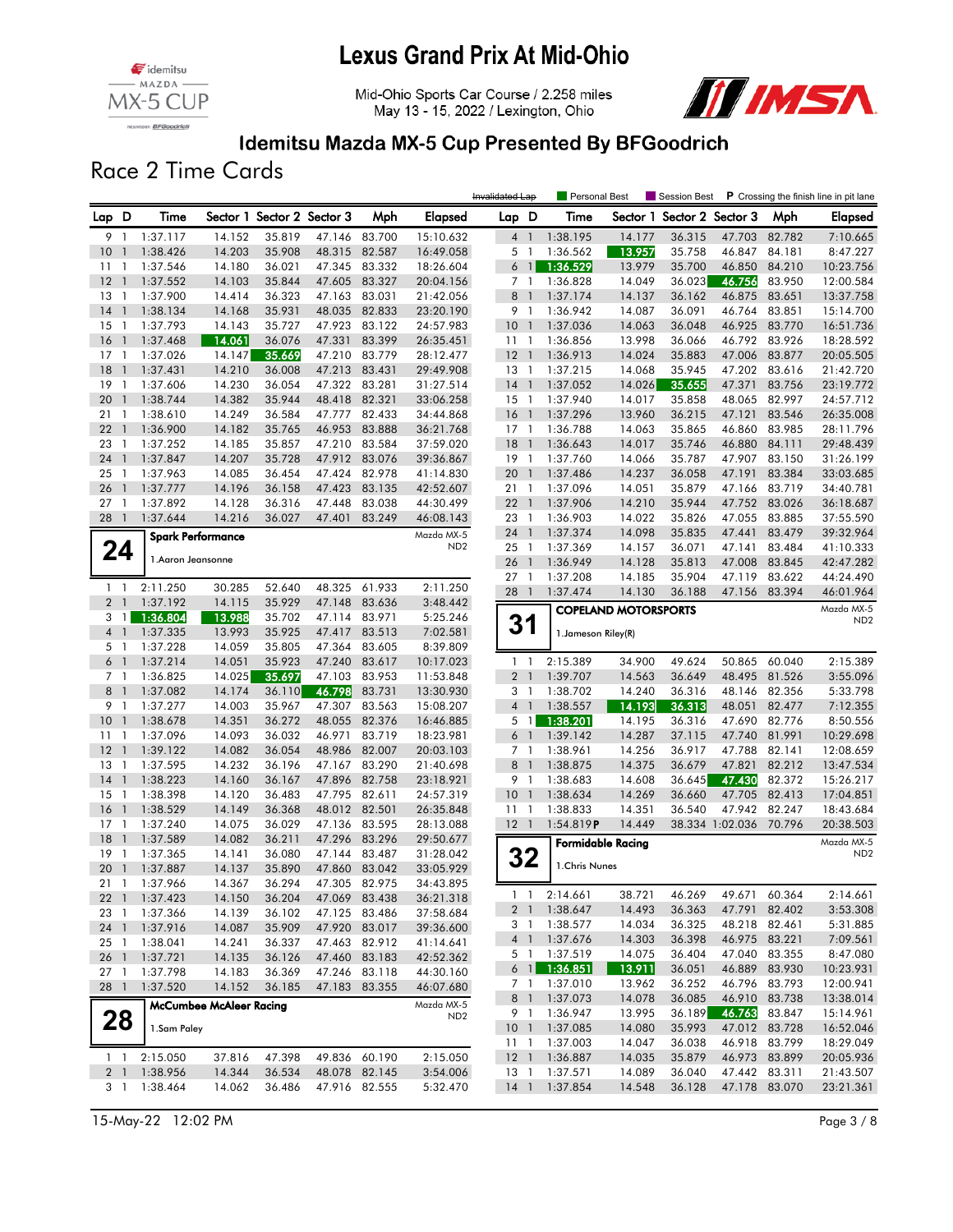





### Idemitsu Mazda MX-5 Cup Presented By BFGoodrich

Race 2 Time Cards

|                 |                          |                  |                               |                            |        |               |                               | Invalidated Lap                        |              | Personal Best        |                                | Session Best               |                  |                                | P Crossing the finish line in pit lane |
|-----------------|--------------------------|------------------|-------------------------------|----------------------------|--------|---------------|-------------------------------|----------------------------------------|--------------|----------------------|--------------------------------|----------------------------|------------------|--------------------------------|----------------------------------------|
| Lap D           |                          | Time             |                               | Sector 1 Sector 2 Sector 3 |        | Mph           | Elapsed                       | Lap D                                  |              | Time                 |                                | Sector 1 Sector 2 Sector 3 |                  | Mph                            | Elapsed                                |
| 15              | $\overline{1}$           | 1:38.378         | 14.124                        | 36.109                     | 48.145 | 82.628        | 24:59.739                     | 10 <sub>1</sub>                        |              | 1:37.995             | 14.256                         | 36.382                     | 47.357           | 82.950                         | 16:57.775                              |
| 16              | $\overline{1}$           | 1:37.385         | 14.078                        | 36.150                     | 47.157 | 83.470        | 26:37.124                     | 1111                                   |              | 1:37.713             | 14.236                         | 36.094                     | 47.383           | 83.190                         | 18:35.488                              |
| $17-1$          |                          | 1:37.337         | 14.118                        | 35.925                     | 47.294 | 83.511        | 28:14.461                     | $12-1$                                 |              | 1:38.581             | 14.324                         | 36.629                     | 47.628           | 82.457                         | 20:14.069                              |
| 18              | $\overline{1}$           | 1:37.073         | 14.103                        | 35.944                     | 47.026 | 83.738        | 29:51.534                     | 13 1                                   |              | 1:38.132             | 14.230                         | 36.319                     | 47.583           | 82.835                         | 21:52.201                              |
| 19              | $\mathbf{1}$             | 1:36.914         | 14.052                        | 35.839                     | 47.023 | 83.876        | 31:28.448                     | $14-1$                                 |              | 1:38.150             | 14.312                         | 36.559                     | 47.279           | 82.819                         | 23:30.351                              |
| 20              | $\mathbf{1}$             | 1:37.330         | 14.055                        | 35.785                     | 47.490 | 83.517        | 33:05.778                     | $15-1$                                 |              | 1:38.853             | 14.237                         | 36.937                     | 47.679           | 82.230                         | 25:09.204                              |
| 21              | $\mathbf{1}$             | 1:37.428         | 14.137                        | 36.095                     | 47.196 | 83.433        | 34:43.206                     | 16<br>$\overline{\phantom{a}}$         |              | 1:38.039             | 14.341                         | 36.481                     | 47.217           | 82.913                         | 26:47.243                              |
| 22              | $\overline{1}$           | 1:37.565         | 14.223                        | 36.159                     | 47.183 | 83.316        | 36:20.771                     | $17-1$                                 |              | 1:37.652             | 14.171                         | 36.208                     | 47.273           | 83.242                         | 28:24.895                              |
| 23              | $\overline{1}$           | 1:37.542         | 14.252                        | 36.163                     | 47.127 | 83.336        | 37:58.313                     | 18<br>$\overline{1}$                   |              | 1:38.335             | 14.205                         | 36.147                     | 47.983           | 82.664                         | 30:03.230                              |
| 24              | $\overline{1}$           | 1:38.001         | 14.157                        | 35.979                     | 47.865 | 82.945        | 39:36.314                     | 19 1                                   |              | 1:38.451             | 14.230                         | 36.542                     | 47.679           | 82.566                         | 31:41.681                              |
| 25              | $\overline{1}$           | 1:38.079         | 14.279                        | 36.372                     | 47.428 | 82.879        | 41:14.393                     | 20<br>$\overline{1}$                   |              | 1:38.715             | 14.336                         | 36.622                     | 47.757           | 82.345                         | 33:20.396                              |
| 26              | $\overline{1}$           | 1:37.540         | 14.211                        | 36.130                     | 47.199 | 83.337        | 42:51.933                     | 21                                     | $\mathbf{1}$ | 1:38.533             | 14.320                         | 36.704                     | 47.509           | 82.498                         | 34:58.929                              |
| 27              | $\overline{1}$           | 1:37.674         | 14.146                        | 36.237                     | 47.291 | 83.223        | 44:29.607                     | 22 1                                   |              | 1:39.488             | 14.348                         | 36.539                     | 48.601           | 81.706                         | 36:38.417                              |
| 28              | $\overline{\phantom{a}}$ | 1:37.553         | 14.152                        | 36.155                     | 47.246 | 83.326        | 46:07.160                     | 23<br>$\overline{1}$                   |              | 1:38.066             | 14.191                         | 36.314                     | 47.561           | 82.890                         | 38:16.483                              |
|                 |                          |                  | <b>Spark Performance</b>      |                            |        |               | Mazda MX-5<br>ND <sub>2</sub> | 24<br>$\overline{1}$<br>$\overline{1}$ |              | 1:37.972<br>1:37.959 | 14.162<br>14.213               | 36.241                     | 47.569           | 82.970<br>82.981               | 39:54.455                              |
| 33              |                          | 1. Alex Bachoura |                               |                            |        |               |                               | 25                                     | $\mathbf{1}$ |                      |                                | 36.115                     | 47.631<br>47.442 | 82.949                         | 41:32.414                              |
|                 |                          |                  |                               |                            |        |               |                               | 26<br>$27-1$                           |              | 1:37.997<br>1:38.097 | 14.350<br>14.283               | 36.205<br>36.286           | 47.528           | 82.864                         | 43:10.411<br>44:48.508                 |
| $1 \quad 1$     |                          | 2:13.008         | 32.597                        | 50.926                     |        | 49.485 61.114 | 2:13.008                      | 28<br>$\overline{1}$                   |              | 1:38.340             | 14.165                         | 36.612                     | 47.563           | 82.659                         | 46:26.848                              |
| 2 <sub>1</sub>  |                          | 1:37.981         | 14.687                        | 36.259                     | 47.035 | 82.962        | 3:50.989                      |                                        |              |                      |                                |                            |                  |                                |                                        |
| 3 1             |                          | 1:37.605         | 14.016                        | 35.852                     | 47.737 | 83.282        | 5:28.594                      |                                        |              |                      | <b>SLIPSTREAM PERFORMANCE</b>  |                            |                  |                                | Mazda MX-5<br>ND <sub>2</sub>          |
| $4-1$           |                          | 1:37.479         | 14.168                        | 36.375                     | 46.936 | 83.390        | 7:06.073                      | 37                                     |              | 1. Michael Staab(R)  |                                |                            |                  |                                |                                        |
| 5 <sub>1</sub>  |                          | 1:37.216         | 14.071                        | 36.079                     | 47.066 | 83.615        | 8:43.289                      |                                        |              |                      |                                |                            |                  |                                |                                        |
| $6-1$           |                          | 1:36.860         | 14.067                        | 35.847                     | 46.946 | 83.922        | 10:20.149                     | $1\quad$                               |              | 2:16.104             | 37.334                         | 47.890                     | 50.880           | 59.724                         | 2:16.104                               |
|                 | 7 <sup>1</sup>           | 1:36.759         | 14.043                        | 35.772                     | 46.944 | 84.010        | 11:56.908                     | 2 <sub>1</sub>                         |              | 1:39.896             | 14.692                         | 36.571                     | 48.633           | 81.372                         | 3:56.000                               |
| 8 <sup>1</sup>  |                          | 1:37.543         | 14.096                        | 36.103                     | 47.344 | 83.335        | 13:34.451                     | 3 <sub>1</sub>                         |              | 1:38.411             | 14.280                         | 36.328                     | 47.803           | 82.600                         | 5:34.411                               |
| 9 1             |                          | 1:37.240         | 14.141                        | 36.093                     |        | 47.006 83.595 | 15:11.691                     | 4 <sup>1</sup>                         |              | 1:38.684             | 14.463                         | 36.490                     | 47.731           | 82.371                         | 7:13.095                               |
| 10              | $\overline{1}$           | 1:37.679         | 14.177                        | 36.048                     | 47.454 | 83.219        | 16:49.370                     | $5 \mid$ 1                             |              | 1:37.947             | 14.226                         | 36.130                     | 47.591           | 82.991                         | 8:51.042                               |
| 11              | $\mathbf{1}$             | 1:37.802         | 14.183                        | 35.970                     | 47.649 | 83.114        | 18:27.172                     | 6 <sup>1</sup>                         |              | 1:38.091             | 14.300                         | 36.442                     | 47.349           | 82.869                         | 10:29.133                              |
| 12              | $\overline{1}$           | 1:38.028         | 14.143                        | 36.208                     | 47.677 | 82.923        | 20:05.200                     | 7 <sub>1</sub>                         |              | 1:38.128             | 14.209                         | 36.487                     | 47.432           | 82.838                         | 12:07.261                              |
| 13              | $\overline{1}$           | 1:38.332         | 14.202                        | 35.973                     | 48.157 | 82.666        | 21:43.532                     | 8<br>$\overline{1}$                    |              | 1:38.043             | 14.107                         | 36.441                     | 47.495           | 82.910                         | 13:45.304                              |
| 14              | $\overline{1}$           | 1:39.416         | 14.600                        | 36.729                     | 48.087 | 81.765        | 23:22.948                     | 9 1                                    |              | 1:38.260             | 14.217                         | 36.470                     | 47.573           | 82.727                         | 15:23.564                              |
| 15              | -1                       | 1:37.757         | 14.070                        | 36.348                     | 47.339 | 83.152        | 25:00.705                     | $10-1$                                 |              | 1:37.981             | 14.344                         | 36.307                     | 47.330           | 82.962                         | 17:01.545                              |
| 16              | $\overline{1}$           | 1:37.876         | 14.079                        | 36.346                     | 47.451 | 83.051        | 26:38.581                     | $11-1$                                 |              | 1:38.383             | 14.246                         | 36.314                     | 47.823           | 82.623                         | 18:39.928                              |
| 17              | $\mathbf{1}$             | 1:37.486         | 14.161                        | 35.968                     | 47.357 | 83.384        | 28:16.067                     | $12-1$                                 |              | 1:38.593             | 14.247                         | 36.601                     | 47.745           | 82.447                         | 20:18.521                              |
| 18              | $\mathbf{1}$             | 1:38.241         | 14.173                        | 36.445                     | 47.623 | 82.743        | 29:54.308                     | $13-1$                                 |              | 1:38.608             | 14.368                         | 36.344                     | 47.896           | 82.435                         | 21:57.129                              |
| 19              | $\overline{1}$           | 1:37.766         | 14.209                        | 36.126                     | 47.431 | 83.145        | 31:32.074                     | $14$ 1                                 |              | 1:39.083             | 14.296                         | 36.381                     | 48.406           | 82.040                         | 23:36.212                              |
| 20              | $\overline{1}$           | 1:38.045         | 14.367                        | 36.329                     | 47.349 | 82.908        | 33:10.119                     | $15-1$                                 |              | 1:38.815             | 14.398                         | 36.509                     | 47.908           | 82.262                         | 25:15.027                              |
| 21              | $\overline{1}$           | 1:38.035         | 14.281                        | 36.232                     | 47.522 | 82.917        | 34:48.154                     | 16<br>$\overline{1}$                   |              | 1:38.760             | 14.263                         | 36.487                     | 48.010           | 82.308                         | 26:53.787                              |
| 22              | $\overline{1}$           | 1:38.013         | 14.350                        | 36.184                     | 47.479 | 82.935        | 36:26.167                     | $17-1$                                 |              | 1:39.488             | 14.710                         | 36.830                     | 47.948           | 81.706                         | 28:33.275                              |
| 23              | $\mathbf{1}$             | 1:38.348         | 14.214                        | 36.236                     | 47.898 | 82.653        | 38:04.515                     | $18-1$                                 |              | 1:39.668             | 14.569                         | 36.713                     | 48.386           | 81.558                         | 30:12.943                              |
| 24              | $\overline{1}$           | 1:39.301         | 15.358                        | 36.516                     | 47.427 | 81.860        | 39:43.816                     | 19<br>$\overline{1}$                   |              | 1:39.533             | 14.652                         | 36.886                     | 47.995           | 81.669                         | 31:52.476                              |
| 25              | $\overline{1}$           | 1:38.270         | 14.621                        | 36.324                     |        | 47.325 82.718 | 41:22.086                     | 20<br>$\overline{1}$                   |              | 1:39.673             | 14.559                         | 37.163                     | 47.951           | 81.554                         | 33:32.149                              |
| 26              | $\overline{\phantom{a}}$ | 1:38.026         | 14.310                        | 36.211                     | 47.505 | 82.924        | 43:00.112                     | $21 \quad 1$                           |              | 1:39.647             | 14.660                         | 36.850                     | 48.137           | 81.575                         | 35:11.796                              |
| 27 <sub>1</sub> |                          | 1:38.328         | 14.412                        | 36.170                     | 47.746 | 82.670        | 44:38.440                     | $22 \quad 1$                           |              | 1:39.561             | 14.546                         | 36.944                     | 48.071           | 81.646                         | 36:51.357                              |
| 28 1            |                          | 1:38.650         | 14.505                        | 36.357                     |        | 47.788 82.400 | 46:17.090                     |                                        |              | 23 1 1:39.957        | 14.683                         | 36.916                     |                  | 48.358 81.322                  | 38:31.314                              |
|                 |                          |                  | <b>SLIPSTREAM PERFORMANCE</b> |                            |        |               | Mazda MX-5                    | 24 1                                   |              | 1:40.130             | 14.666                         | 37.240                     | 48.224 81.182    |                                | 40:11.444                              |
|                 | 36                       | 1. David Staab   |                               |                            |        |               | ND <sub>2</sub>               | 25 1                                   |              | 1:40.147             | 14.690                         | 37.121                     |                  | 48.336 81.168                  | 41:51.591                              |
|                 |                          |                  |                               |                            |        |               |                               | 26 1<br>27 1                           |              | 1:40.593<br>1:39.905 | 14.678<br>14.648               | 37.190<br>37.048           |                  | 48.725 80.808<br>48.209 81.365 | 43:32.184                              |
| $1\quad1$       |                          | 2:13.697         | 31.443                        | 52.128                     |        | 50.126 60.800 | 2:13.697                      |                                        |              |                      |                                |                            |                  | 48.094 81.049                  | 45:12.089<br>46:52.383                 |
|                 | 2 <sub>1</sub>           | 1:38.884         | 14.393                        | 36.800                     |        | 47.691 82.205 | 3:52.581                      | 28 1                                   |              | 1:40.294             | 14.777                         | 37.423                     |                  |                                |                                        |
| 3 1             |                          | 1:39.202         | 14.183                        | 36.645                     |        | 48.374 81.941 | 5:31.783                      |                                        |              |                      | <b>McCumbee McAleer Racing</b> |                            |                  |                                | Mazda MX-5<br>ND <sub>2</sub>          |
|                 |                          | 4 1 1:38.660     | 14.518                        | 36.533                     |        | 47.609 82.391 | 7:10.443                      | 39                                     |              | 1. John Jodoin(R)    |                                |                            |                  |                                |                                        |
|                 | $5 \quad 1$              | 1:37.301         | 14.017                        | 36.076                     |        | 47.208 83.542 | 8:47.744                      |                                        |              |                      |                                |                            |                  |                                |                                        |
|                 |                          | 6 1 1:37.574     | 14.174                        | 36.307                     |        | 47.093 83.308 | 10:25.318                     | $1\quad1$                              |              | 2:13.431             | 33.320                         | 50.406                     | 49.705 60.921    |                                | 2:13.431                               |
|                 | 7 1                      | 1:38.978         | 14.204                        | 36.912                     |        | 47.862 82.127 | 12:04.296                     | 2 <sub>1</sub>                         |              | 1:38.157             | 14.326                         | 36.880                     |                  | 46.951 82.814                  | 3:51.588                               |
|                 |                          | 8 1 1:37.499     | 14.190                        | 36.302                     | 47.007 | 83.372        | 13:41.795                     | 3 1                                    |              | 1:37.604             | 14.039                         | 35.929                     |                  | 47.636 83.283                  | 5:29.192                               |
|                 |                          | 9 1 1:37.985     | 14.262                        | 36.422                     |        | 47.301 82.959 | 15:19.780                     |                                        |              | 4 1 1:37.211         | 14.048                         | 36.144                     |                  | 47.019 83.619                  | 7:06.403                               |

15-May-22 12:02 PM Page 4 / 8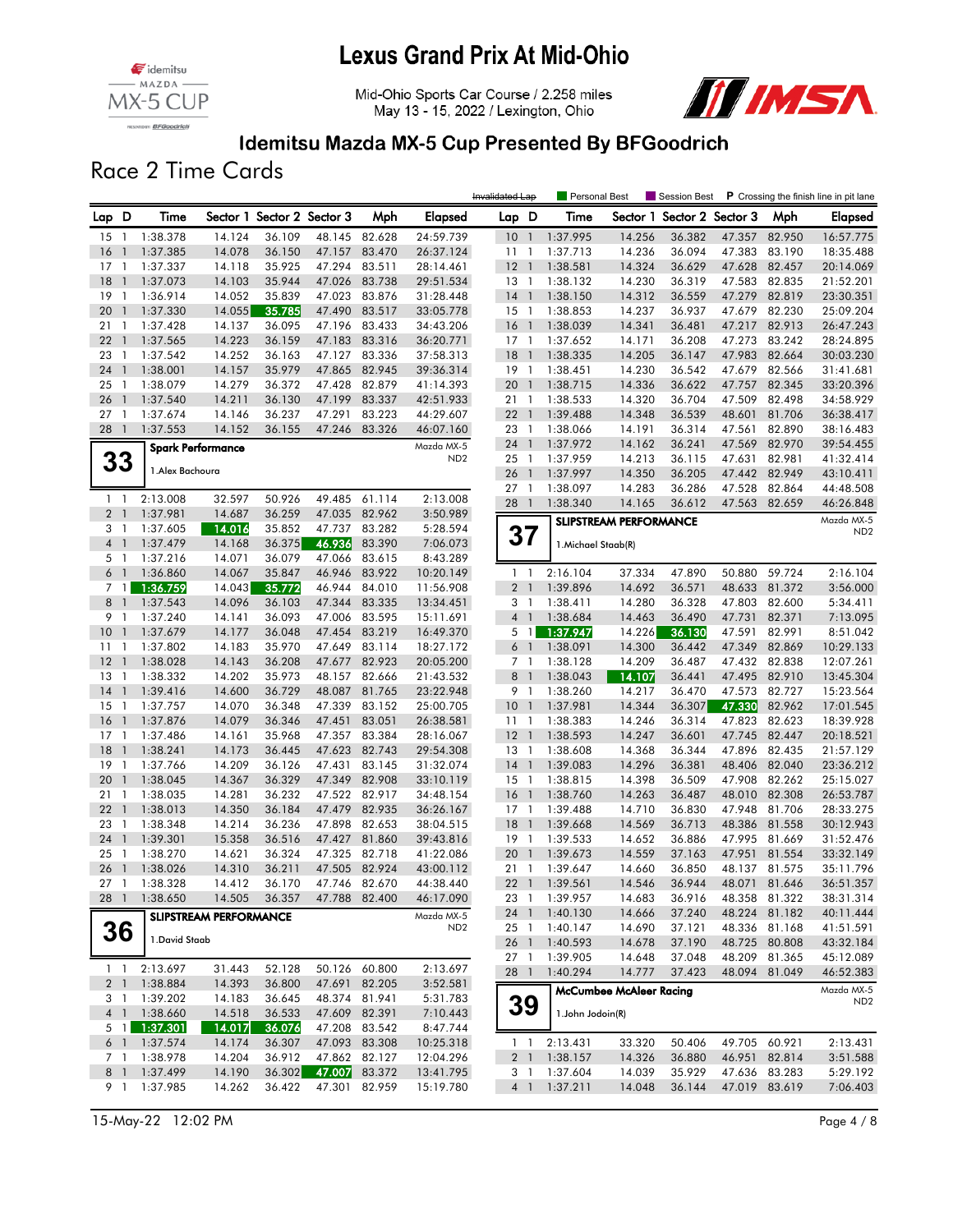

Mid-Ohio Sports Car Course / 2.258 miles May 13 - 15, 2022 / Lexington, Ohio



### Idemitsu Mazda MX-5 Cup Presented By BFGoodrich

Race 2 Time Cards

|                |                          |                     |                          |                            |               |               |                 | Invalidated Lap |                | <b>Personal Best</b> |                             | Session Best               |               |               | P Crossing the finish line in pit lane |
|----------------|--------------------------|---------------------|--------------------------|----------------------------|---------------|---------------|-----------------|-----------------|----------------|----------------------|-----------------------------|----------------------------|---------------|---------------|----------------------------------------|
| Lap D          |                          | Time                |                          | Sector 1 Sector 2 Sector 3 |               | Mph           | <b>Elapsed</b>  | Lap D           |                | Time                 |                             | Sector 1 Sector 2 Sector 3 |               | Mph           | <b>Elapsed</b>                         |
| 5              | $\overline{1}$           | 1:37.282            | 14.160                   | 35.813                     | 47.309        | 83.558        | 8:43.685        |                 |                |                      | <b>Spark Performance</b>    |                            |               |               | Mazda MX-5                             |
| 6 1            |                          | 1:36.984            | 14.087                   | 35.832                     | 47.065        | 83.815        | 10:20.669       | 48              |                |                      |                             |                            |               |               | ND <sub>2</sub>                        |
| 7 1            |                          | 1:37.210            | 14.143                   | 36.011                     | 47.056        | 83.620        | 11:57.879       |                 |                | 1. Rossi Lee         |                             |                            |               |               |                                        |
| 8 <sup>1</sup> |                          | 1:37.201            | 14.081                   | 36.231                     | 46.889        | 83.628        | 13:35.080       |                 |                |                      |                             |                            |               |               |                                        |
| 9 1            |                          | 1:36.823            | 14.003                   | 35.859                     | 46.961        | 83.955        | 15:11.903       | $1\quad$        |                | 2:14.328             | 34.025                      | 50.163                     | 50.140        | 60.514        | 2:14.328                               |
| 10             | $\overline{1}$           | 1:37.669            | 14.050                   | 36.226                     | 47.393        | 83.227        | 16:49.572       | 2 <sub>1</sub>  |                | 1:38.550             | 14.258                      | 36.636                     | 47.656        | 82.483        | 3:52.878                               |
| $11-1$         |                          | 1:37.774            | 14.083                   | 36.228                     | 47.463        | 83.138        | 18:27.346       | 31              |                | 1:39.342             | 14.167                      | 36.860                     | 48.315        | 81.826        | 5:32.220                               |
| 12             | $\overline{1}$           | 1:37.972            | 14.052                   | 36.108                     | 47.812        | 82.970        | 20:05.318       | 4 1             |                | 1:38.955             | 14.263                      | 36.951                     | 47.741        | 82.146        | 7:11.175                               |
| 13             | $\overline{1}$           | 1:38.353            | 14.234                   | 36.180                     | 47.939        | 82.649        | 21:43.671       | 5 1             |                | 1:37.239             | 13.981                      | 35.928                     | 47.330        | 83.595        | 8:48.414                               |
| 14             | $\mathbf{1}$             | 1:38.778            | 14.506                   | 36.584                     | 47.688        | 82.293        | 23:22.449       | 6 <sup>1</sup>  |                | 1:37.609             | 13.936                      | 36.242                     | 47.431        | 83.279        | 10:26.023                              |
| 15             | -1                       | 1:37.863            | 14.165                   | 36.287                     | 47.411        | 83.062        | 25:00.312       | 7 <sup>1</sup>  |                | 1:44.319             | 13.960                      | 36.339                     | 54.020        | 77.922        | 12:10.342                              |
| 16             | $\mathbf{1}$             | 1:37.587            | 14.332                   | 36.111                     | 47.144        | 83.297        | 26:37.899       | 8               | -1             | 1:37.335             | 14.249                      | 36.238                     | 46.848        | 83.513        | 13:47.677                              |
| 17             | $\overline{1}$           | 1:37.172            | 14.127                   | 36.019                     | 47.026        | 83.653        | 28:15.071       | 9 1             |                | 1:37.504             | 14.200                      | 36.284                     | 47.020        | 83.368        | 15:25.181                              |
| 18             | $\overline{1}$           | 1:37.217            | 14.024                   | 36.045                     | 47.148        | 83.614        | 29:52.288       | $10-1$          |                | 1:37.432             | 14.216                      | 36.089                     | 47.127        | 83.430        | 17:02.613                              |
| 19             | $\overline{1}$           | 1:37.421            | 14.068                   | 35.963                     | 47.390        | 83.439        | 31:29.709       | 11              | $\overline{1}$ | 1:37.512             | 14.058                      | 35.853                     | 47.601        | 83.361        | 18:40.125                              |
| 20             | $\overline{1}$           | 1:37.441            | 14.171                   | 36.185                     | 47.085        | 83.422        | 33:07.150       | 12              | $\overline{1}$ | 1:37.545             | 14.244                      | 36.146                     | 47.155        | 83.333        | 20:17.670                              |
| 21             | -1                       | 1:38.306            | 14.093                   | 36.049                     | 48.164        | 82.688        | 34:45.456       | 13              | $\overline{1}$ | 1:37.954             | 14.203                      | 36.012                     | 47.739        | 82.985        | 21:55.624                              |
| 22             | $\overline{1}$           | 1:37.505            | 14.070                   | 36.147                     | 47.288        | 83.367        | 36:22.961       | 14              | $\overline{1}$ | 1:38.162             | 14.157                      | 36.299                     | 47.706        | 82.809        | 23:33.786                              |
| 23             | $\overline{1}$           | 1:39.401            | 14.091                   | 36.285                     | 49.025        | 81.777        | 38:02.362       | $15-1$          |                | 1:37.623             | 13.983                      | 36.451                     | 47.189        | 83.267        | 25:11.409                              |
| 24             | $\overline{1}$           | 1:37.657            | 14.126                   | 36.239                     | 47.292        | 83.238        | 39:40.019       | 16              | $\overline{1}$ | 1:37.343             | 14.124                      | 36.023                     | 47.196        | 83.506        | 26:48.752                              |
| 25             | $\overline{1}$           | 1:37.577            | 14.086                   | 36.205                     |               | 47.286 83.306 | 41:17.596       | $17-1$          |                | 1:37.316             | 14.058                      | 36.073                     | 47.185        | 83.529        | 28:26.068                              |
| 26             | $\mathbf{1}$             | 1:37.544            | 14.224                   | 36.043                     | 47.277        | 83.334        | 42:55.140       | 18              | $\mathbf{1}$   | 1:38.037             | 14.059                      | 36.115                     | 47.863        | 82.915        | 30:04.105                              |
| 27             | -1                       | 1:38.145            | 14.352                   | 36.280                     | 47.513        | 82.824        | 44:33.285       | $19-1$          |                | 1:38.347             | 14.182                      | 36.333                     |               | 47.832 82.654 | 31:42.452                              |
| 28 1           |                          | 1:38.132            | 14.235                   | 36.515                     |               | 47.382 82.835 | 46:11.417       | 20              | $\overline{1}$ | 1:39.055             | 14.278                      | 36.409                     | 48.368        | 82.063        | 33:21.507                              |
|                |                          |                     | <b>Formidable Racing</b> |                            |               |               | Mazda MX-5      | 211             |                | 1:38.415             | 14.198                      | 36.282                     | 47.935        | 82.596        | 34:59.922                              |
| 43             |                          |                     |                          |                            |               |               | ND <sub>2</sub> | $22 \quad 1$    |                | 1:39.101             | 14.249                      | 36.110                     | 48.742        | 82.025        | 36:39.023                              |
|                |                          | 1. Joey Atanasio(R) |                          |                            |               |               |                 | 23 1            |                | 1:38.099             | 14.155                      | 36.673                     | 47.271        | 82.863        | 38:17.122                              |
|                |                          |                     |                          |                            |               |               |                 | 24              | $\overline{1}$ | 1:38.480             | 14.162                      | 36.175                     | 48.143        | 82.542        | 39:55.602                              |
| $1\quad$       |                          | 2:09.367            | 27.398                   | 54.415                     | 47.554        | 62.835        | 2:09.367        | 25              | $\overline{1}$ | 1:37.949             | 14.122                      | 36.418                     | 47.409        | 82.989        | 41:33.551                              |
| 2 <sub>1</sub> |                          | 1:37.013            | 14.119                   | 35.939                     | 46.955        | 83.790        | 3:46.380        | 26              | $\overline{1}$ | 1:37.845             | 14.145                      | 36.110                     | 47.590        | 83.078        | 43:11.396                              |
| 3 1            |                          | 1:36.856            | 13.958                   | 36.184                     | 46.714        | 83.926        | 5:23.236        | 27 <sub>1</sub> |                | 1:40.712             | 15.514                      | 37.331                     | 47.867        | 80.713        | 44:52.108                              |
| 4 <sup>1</sup> |                          | 1:37.338            | 14.003                   | 36.154                     | 47.181        | 83.510        | 7:00.574        | 28              | $\overline{1}$ | 1:38.802             | 14.232                      | 36.249                     | 48.321        | 82.273        | 46:30.910                              |
| 5 1            |                          | 1:36.759            | 14.163                   | 35.930                     | 46.666        | 84.010        | 8:37.333        |                 |                |                      | <b>COPELAND MOTORSPORTS</b> |                            |               |               | Mazda MX-5                             |
| 6              | $\overline{\phantom{a}}$ | 1:37.250            | 14.028                   | 36.003                     | 47.219        | 83.586        | 10:14.583       | 51              |                |                      |                             |                            |               |               | ND <sub>2</sub>                        |
| 7 <sub>1</sub> |                          | 1:36.999            | 14.134                   | 36.024                     | 46.841        | 83.802        | 11:51.582       |                 |                | 1. Tyler Gonzalez    |                             |                            |               |               |                                        |
| 8              | $\overline{1}$           | 1:37.824            | 14.530                   | 36.392                     | 46.902        | 83.095        | 13:29.406       |                 |                |                      |                             |                            |               |               |                                        |
| 9 1            |                          | 1:37.157            | 14.102                   | 36.115                     | 46.940        | 83.666        | 15:06.563       | $1 \quad 1$     |                | 2:12.541             | 31.058                      | 52.257                     | 49.226        | 61.330        | 2:12.541                               |
| 10             | $\overline{1}$           | 1:37.349            | 14.013                   | 36.277                     | 47.059        | 83.501        | 16:43.912       | 2 <sub>1</sub>  |                | 1:37.751             | 14.506                      | 36.194                     | 47.051        | 83.158        | 3:50.292                               |
| 11             | $\mathbf{1}$             | 1:37.255            | 14.055                   | 36.182                     | 47.018        | 83.582        | 18:21.167       | 31              |                | 1:36.876             | 14.050                      | 36.069                     | 46.757        | 83.909        | 5:27.168                               |
| 12             | $\mathbf{1}$             | 1:37.612            | 14.157                   | 36.148                     | 47.307        | 83.276        | 19:58.779       | $4-1$           |                | 1:36.942             | 13.967                      | 35.864                     | 47.111        | 83.851        | 7:04.110                               |
| 13             | $\overline{1}$           | 1:37.659            | 14.161                   | 36.344                     | 47.154        | 83.236        | 21:36.438       | 5 1             |                | 1:37.164             | 14.018                      | 35.828                     | 47.318        | 83.660        | 8:41.274                               |
| 14             | $\overline{1}$           | 1:37.539            | 14.118                   | 36.365                     | 47.056        | 83.338        | 23:13.977       | 6 <sup>1</sup>  |                | 1:36.768             | 13.942                      | 35.717                     | 47.109        | 84.002        | 10:18.042                              |
| 15             | -1                       | 1:37.487            | 14.005                   | 36.452                     | 47.030        | 83.383        | 24:51.464       | 7 <sub>1</sub>  |                | 1:36.915             | 13.986                      | 36.077                     | 46.852        | 83.875        | 11:54.957                              |
| 16             | $\overline{1}$           | 1:37.326            | 14.125                   | 36.150                     | 47.051        | 83.521        | 26:28.790       | 8               | $\overline{1}$ | 1:37.127             | 13.999                      | 36.032                     | 47.096        | 83.692        | 13:32.084                              |
| 17             | - 1                      | 1:37.032            | 14.059                   | 36.037                     | 46.936        | 83.774        | 28:05.822       | 9 1             |                | 1:36.776             | 13.967                      | 35.701                     | 47.108        | 83.995        | 15:08.860                              |
|                |                          | 18 1 1:37.271       | 14.061                   | 36.170                     |               | 47.040 83.568 | 29:43.093       |                 |                | 10 1 1:39.221        | 14.040                      | 36.483                     |               | 48.698 81.926 | 16:48.081                              |
|                |                          | 19 1 1:37.077       | 14.044                   | 36.071                     |               | 46.962 83.735 | 31:20.170       |                 |                | 11 1 1:37.382        | 14.090                      | 36.091                     |               | 47.201 83.473 | 18:25.463                              |
|                |                          | 20 1 1:37.648       | 14.076                   | 36.091                     |               | 47.481 83.245 | 32:57.818       | $12-1$          |                | 1:37.943             | 14.028                      | 36.134                     |               | 47.781 82.995 | 20:03.406                              |
|                |                          | 21 1 1:37.484       | 14.165                   | 36.195                     |               | 47.124 83.385 | 34:35.302       | 13 1            |                | 1:37.522             | 14.250                      | 36.051                     |               | 47.221 83.353 | 21:40.928                              |
|                |                          | 22 1 1:37.746       | 14.421                   | 36.284                     |               | 47.041 83.162 | 36:13.048       | $14-1$          |                | 1:37.589             | 14.408                      | 35.925                     |               | 47.256 83.296 | 23:18.517                              |
| 23 1           |                          | 1:37.312            | 14.159                   | 36.138                     |               | 47.015 83.533 | 37:50.360       | 15 1            |                | 1:37.151             | 14.143                      | 35.957                     | 47.051 83.671 |               | 24:55.668                              |
|                |                          | 24 1 1:37.671       | 14.229                   | 36.364                     |               | 47.078 83.226 | 39:28.031       | 16 1            |                | 1:37.279             | 14.081                      | 36.023                     | 47.175 83.561 |               | 26:32.947                              |
| 25 1           |                          | 1:37.594            | 14.227                   | 36.361                     | 47.006 83.291 |               | 41:05.625       | $17-1$          |                | 1:37.467             | 14.111                      | 36.141                     |               | 47.215 83.400 | 28:10.414                              |
| 26 1           |                          | 1:37.525            | 14.295                   | 36.191                     |               | 47.039 83.350 | 42:43.150       | 18 <sup>1</sup> |                | 1:37.123             | 13.980                      | 35.909                     |               | 47.234 83.695 | 29:47.537                              |
| 27 1           |                          | 1:37.682            | 14.288                   | 36.217                     |               | 47.177 83.216 | 44:20.832       | 19 1            |                | 1:37.930             | 14.049                      | 36.085                     |               | 47.796 83.006 | 31:25.467                              |
| 28 1           |                          | 1:37.391            | 14.239                   | 36.072                     |               | 47.080 83.465 | 45:58.223       | 20 1            |                | 1:37.039             | 14.057                      | 35.863                     |               | 47.119 83.768 | 33:02.506                              |
|                |                          |                     |                          |                            |               |               |                 | 21 1            |                | 1:37.004             | 14.018                      | 35.877                     |               | 47.109 83.798 | 34:39.510                              |
|                |                          |                     |                          |                            |               |               |                 | 22 <sub>1</sub> |                | 1:37.700             | 14.016                      | 36.073                     | 47.611 83.201 |               | 36:17.210                              |
|                |                          |                     |                          |                            |               |               |                 | 23 1            |                | 1:37.194             | 14.045                      | 35.892                     | 47.257 83.634 |               | 37:54.404                              |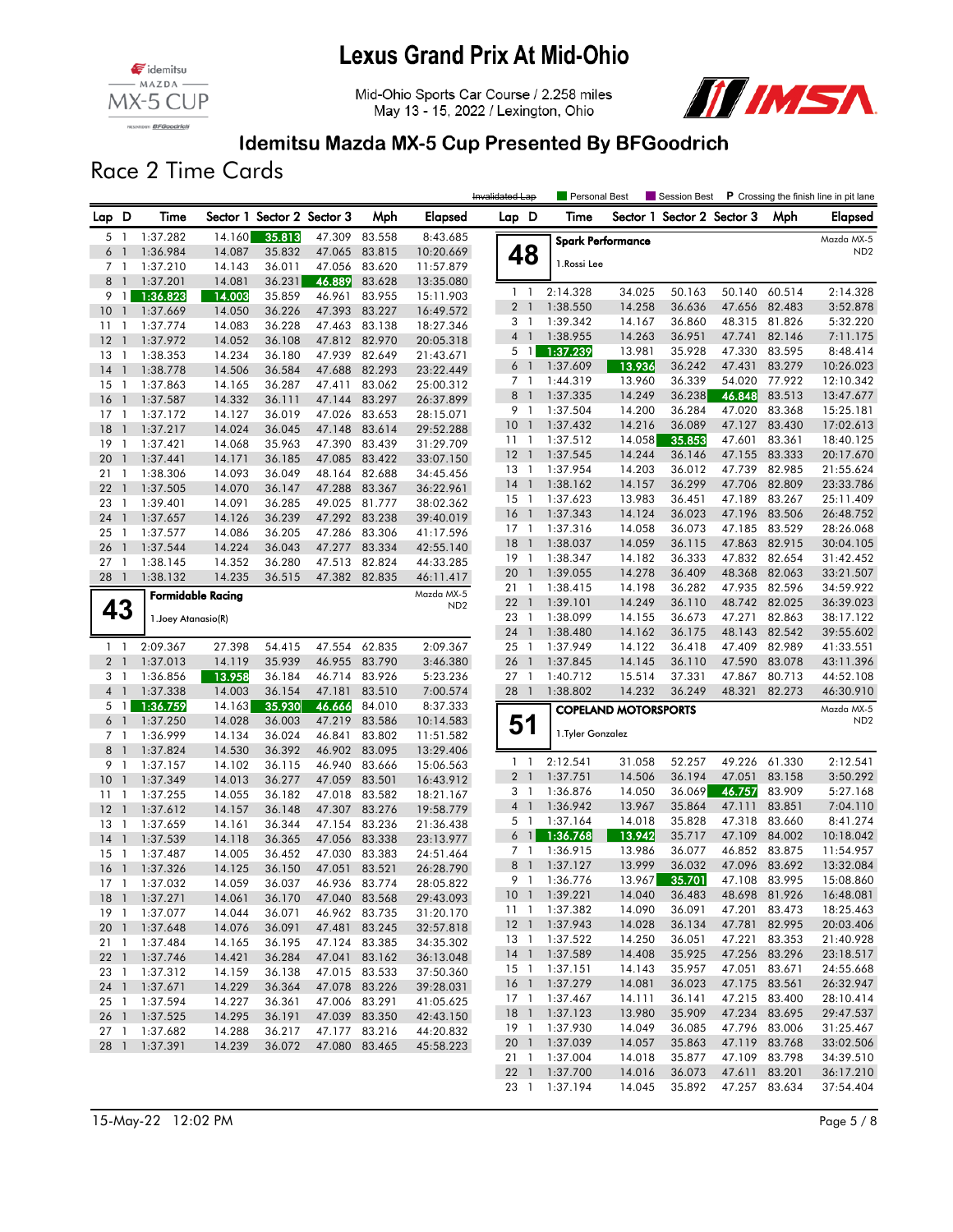

Mid-Ohio Sports Car Course / 2.258 miles May 13 - 15, 2022 / Lexington, Ohio



### Idemitsu Mazda MX-5 Cup Presented By BFGoodrich

Race 2 Time Cards

|                            |                |                      |                                |                            |                  |                  |                      | Invalidated Lap |                | Personal Best               |                                    | Session Best               |               |               | P Crossing the finish line in pit lane |
|----------------------------|----------------|----------------------|--------------------------------|----------------------------|------------------|------------------|----------------------|-----------------|----------------|-----------------------------|------------------------------------|----------------------------|---------------|---------------|----------------------------------------|
| Lap D                      |                | Time                 |                                | Sector 1 Sector 2 Sector 3 |                  | Mph              | Elapsed              | Lap D           |                | Time                        |                                    | Sector 1 Sector 2 Sector 3 |               | Mph           | Elapsed                                |
| 24                         | $\overline{1}$ | 1:37.105             | 14.028                         | 35.914                     | 47.163           | 83.711           | 39:31.509            | 19 1            |                | 1:39.634                    | 14.153                             | 36.536                     | 48.945        | 81.586        | 31:24.315                              |
| 25                         | $\overline{1}$ | 1:37.396             | 14.301                         | 35.981                     | 47.114           | 83.461           | 41:08.905            | 20              | $\overline{1}$ | 1:37.602                    | 14.074                             | 36.261                     | 47.267        | 83.284        | 33:01.917                              |
| 26                         | $\overline{1}$ | 1:37.140             | 14.149                         | 35.934                     | 47.057           | 83.681           | 42:46.045            | 211             |                | 1:36.990                    | 14.089                             | 35.754                     | 47.147        | 83.810        | 34:38.907                              |
| 27                         | -1             | 1:36.947             | 14.033                         | 35.850                     | 47.064           | 83.847           | 44:22.992            | 221             |                | 1:37.868                    | 14.173                             | 36.307                     | 47.388        | 83.058        | 36:16.775                              |
| 28 1                       |                | 1:36.894             | 14.103                         | 35.898                     | 46.893           | 83.893           | 45:59.886            | 23 1            |                | 1:37.236                    | 14.144                             | 36.074                     | 47.018        | 83.598        | 37:54.011                              |
|                            |                |                      | <b>McCumbee McAleer Racing</b> |                            |                  |                  | Mazda MX-5           | 24 1            |                | 1:37.248                    | 14.080                             | 36.031                     | 47.137        | 83.588        | 39:31.259                              |
|                            | 55             |                      |                                |                            |                  |                  | ND <sub>2</sub>      | 25              | $\overline{1}$ | 1:37.027                    | 14.108                             | 36.003                     | 46.916        | 83.778        | 41:08.286                              |
|                            |                | 1. Moisey Uretsky    |                                |                            |                  |                  |                      | 26              | $\overline{1}$ | 1:37.030                    | 14.152                             | 35.881                     | 46.997        | 83.775        | 42:45.316                              |
|                            |                |                      |                                |                            |                  |                  |                      | 27              | $\overline{1}$ | 1:36.843                    | 14.164                             | 35.816                     | 46.863        | 83.937        | 44:22.159                              |
| $1\quad$<br>2 <sub>1</sub> |                | 2:15.669<br>1:39.006 | 36.127<br>14.398               | 48.756<br>36.282           | 50.786<br>48.326 | 59.916<br>82.103 | 2:15.669<br>3:54.675 | 28 1            |                | 1:37.137                    | 14.206                             | 35.829                     | 47.102        | 83.683        | 45:59.296                              |
| 3 1                        |                | 1:38.750             | 14.070                         | 36.365                     | 48.315           | 82.316           | 5:33.425             |                 |                |                             | <b>JTR Motorsports Engineering</b> |                            |               |               | Mazda MX-5                             |
| $4-1$                      |                | 1:38.551             | 14.164                         | 36.514                     | 47.873           | 82.482           | 7:11.976             | 69              |                |                             | 1.Anthony McIntosh(R)              |                            |               |               | ND <sub>2</sub>                        |
| 5 1                        |                | 1:37.629             | 14.016                         | 36.099                     | 47.514           | 83.261           | 8:49.605             |                 |                |                             |                                    |                            |               |               |                                        |
| 6 <sup>1</sup>             |                | 1:37.384             | 14.034                         | 35.899                     | 47.451           | 83.471           | 10:26.989            | $1\quad$        |                | 2:13.954                    | 33.081                             | 50.900                     | 49.973        | 60.683        | 2:13.954                               |
| 7 <sub>1</sub>             |                | 1:38.037             | 14.060                         | 35.891                     | 48.086           | 82.915           | 12:05.026            | 2 <sub>1</sub>  |                | 1:39.725                    | 14.450                             | 36.827                     | 48.448        | 81.511        | 3:53.679                               |
| 8                          | $\mathbf{1}$   | 1:37.787             | 14.016                         | 36.291                     | 47.480           | 83.127           | 13:42.813            | 3 <sub>1</sub>  |                | 1:38.978                    | 14.142                             | 36.586                     | 48.250        | 82.127        | 5:32.657                               |
| 9                          | $\overline{1}$ | 1:37.856             | 14.025                         | 36.343                     | 47.488           | 83.068           | 15:20.669            | $4 \quad 1$     |                | 1:38.739                    | 14.659                             | 36.253                     | 47.827        | 82.325        | 7:11.396                               |
| 10                         | $\overline{1}$ | 1:38.794             | 14.065                         | 37.220                     | 47.509           | 82.280           | 16:59.463            | 5 <sub>1</sub>  |                | 1:37.300                    | 14.059                             | 35.801                     | 47.440        | 83.543        | 8:48.696                               |
| 11                         | $\overline{1}$ | 1:37.761             | 14.057                         | 36.410                     | 47.294           | 83.149           | 18:37.224            | 6 <sup>1</sup>  |                | 1:37.842                    | 14.012                             | 35.972                     | 47.858        | 83.080        | 10:26.538                              |
| 12                         | $\overline{1}$ | 1:37.498             | 14.052                         | 36.251                     | 47.195           | 83.373           | 20:14.722            | 7 1             |                | 1:38.177                    | 14.207                             | 35.866                     | 48.104        | 82.797        | 12:04.715                              |
| 13                         | $\mathbf{1}$   | 1:37.924             | 14.165                         | 35.968                     | 47.791           | 83.011           | 21:52.646            | 8 <sup>1</sup>  |                | 1:37.591                    | 14.238                             | 36.209                     | 47.144        | 83.294        | 13:42.306                              |
| 14                         | $\overline{1}$ | 1:38.016             | 14.173                         | 36.492                     | 47.351           | 82.933           | 23:30.662            | 9 1             |                | 1:38.102                    | 14.152                             | 36.518                     | 47.432        | 82.860        | 15:20.408                              |
| 15                         | $\overline{1}$ | 1:39.179             | 14.135                         | 36.887                     |                  | 48.157 81.960    | 25:09.841            | 10 <sub>1</sub> |                | 1:37.639                    | 14.150                             | 36.209                     | 47.280        | 83.253        | 16:58.047                              |
| 16                         | $\overline{1}$ | 1:37.946             | 14.183                         | 36.371                     | 47.392           | 82.992           | 26:47.787            | $11-1$          |                | 1:37.756                    | 14.191                             | 36.212                     | 47.353        | 83.153        | 18:35.803                              |
| $17-1$                     |                | 1:37.697             | 14.153                         | 36.159                     |                  | 47.385 83.203    | 28:25.484            | $12-1$          |                | 1:37.787                    | 14.224                             | 36.203                     | 47.360        | 83.127        | 20:13.590                              |
| 18                         | $\mathbf{1}$   | 1:37.997             | 14.112                         | 36.148                     | 47.737           | 82.949           | 30:03.481            | $13-1$          |                | 1:39.538                    | 14.334                             | 36.320                     | 48.884        | 81.665        | 21:53.128                              |
| 19                         | $\overline{1}$ | 1:38.490             | 14.199                         | 36.529                     | 47.762           | 82.534           | 31:41.971            | $14-1$          |                | 1:38.140                    | 14.464                             | 36.064                     | 47.612        | 82.828        | 23:31.268                              |
| 20                         | $\mathbf{1}$   | 1:38.837             | 14.143                         | 36.653                     | 48.041           | 82.244           | 33:20.808            | $15-1$          |                | 1:38.375                    | 14.202                             | 36.164                     | 48.009        | 82.630        | 25:09.643                              |
| 21                         | $\overline{1}$ | 1:38.394             | 14.034                         | 36.734                     | 47.626           | 82.614           | 34:59.202            | $16-1$          |                | 1:38.011                    | 14.156                             | 36.348                     | 47.507        | 82.937        | 26:47.654                              |
| 22                         | $\overline{1}$ | 1:38.594             | 14.194                         | 36.456                     | 47.944           | 82.447           | 36:37.796            | $17-1$          |                | 1:37.576                    | 14.147                             | 36.004                     | 47.425        | 83.307        | 28:25.230                              |
| 23                         | $\overline{1}$ | 1:37.902             | 14.125                         | 36.448                     | 47.329           | 83.029           | 38:15.698            | 18              | $\overline{1}$ | 1:37.659                    | 14.059                             | 35.973                     | 47.627        | 83.236        | 30:02.889                              |
| 24                         | $\overline{1}$ | 1:37.973             | 14.271                         | 36.595                     | 47.107           | 82.969           | 39:53.671            | 19 1            |                | 1:37.794                    | 14.236                             | 35.984                     | 47.574        | 83.121        | 31:40.683                              |
| 25                         | $\overline{1}$ | 1:37.666             | 14.223                         | 36.381                     | 47.062           | 83.230           | 41:31.337            | 20              | $\overline{1}$ | 1:37.870                    | 14.279                             | 36.309                     | 47.282        | 83.056        | 33:18.553                              |
| 26                         | $\overline{1}$ | 1:37.927             | 14.281                         | 36.228                     | 47.418           | 83.008           | 43:09.264            | 21 1            |                | 1:38.064                    | 14.284                             | 36.244                     | 47.536        | 82.892        | 34:56.617                              |
| $27-1$                     |                | 1:38.032             | 14.232                         | 36.228                     | 47.572           | 82.919           | 44:47.296            | 221             |                | 1:37.819                    | 14.236                             | 36.093                     | 47.490        | 83.100        | 36:34.436                              |
| 28 1                       |                | 1:38.131             | 14.250                         | 36.284                     | 47.597           | 82.836           | 46:25.427            | 23 1            |                | 1:38.034                    | 14.201                             | 36.420                     | 47.413        | 82.917        | 38:12.470                              |
|                            |                |                      | <b>Hixon Motor Sports</b>      |                            |                  |                  | Mazda MX-5           | 24              | $\overline{1}$ | 1:37.711                    | 14.248                             | 36.154                     | 47.309        | 83.192        | 39:50.181                              |
|                            | 65             |                      |                                |                            |                  |                  | ND <sub>2</sub>      | 25 1            |                | 1:38.010                    | 14.188                             | 36.220                     | 47.602        | 82.938        | 41:28.191                              |
|                            |                | 1. Bryce Cornet(R)   |                                |                            |                  |                  |                      | 26              | $\mathbf{1}$   | 1:38.056                    | 14.375                             | 36.257                     | 47.424        | 82.899        | 43:06.247                              |
|                            |                |                      | 29.542                         |                            |                  |                  |                      | $27-1$          |                | 1:37.789                    | 14.233                             | 36.197                     | 47.359        | 83.125        | 44:44.036                              |
| $1\quad$<br>2 <sub>1</sub> |                | 2:10.459             |                                | 52.766                     | 48.151<br>46.931 | 62.309<br>83.881 | 2:10.459             | 28              | $\overline{1}$ | 1:38.794                    | 14.404                             | 36.361                     | 48.029        | 82.280        | 46:22.830                              |
| 3 1                        |                | 1:36.908<br>1:37.056 | 14.151<br>14.055               | 35.826<br>36.003           | 46.998           | 83.753           | 3:47.367<br>5:24.423 |                 |                |                             | <b>Hixon Motor Sports</b>          |                            |               |               | Mazda MX-5                             |
| 4 <sub>1</sub>             |                | 1:37.369             | 13.979                         | 35.917                     | 47.473           | 83.484           | 7:01.792             |                 | 72             |                             |                                    |                            |               |               | ND <sub>2</sub>                        |
| 5 1                        |                | 1:37.351             | 13.988                         | 36.018                     |                  | 47.345 83.499    | 8:39.143             |                 |                | 1. Connor Zilisch(R)        |                                    |                            |               |               |                                        |
| 6 1                        |                | 1:37.571             | 14.049                         | 36.119                     |                  | 47.403 83.311    | 10:16.714            |                 |                | $1 \quad 1 \quad 2:14.541$  | 34.365                             | 50.178                     |               | 49.998 60.418 | 2:14.541                               |
| 7 <sub>1</sub>             |                | 1:37.471             | 13.942                         | 36.297                     |                  | 47.232 83.396    | 11:54.185            | 2 <sub>1</sub>  |                | 1:38.514                    | 14.409                             | 36.439                     |               | 47.666 82.513 | 3:53.055                               |
| 8 1                        |                | 1:37.063             | 13.951                         | 36.225                     |                  | 46.887 83.747    | 13:31.248            |                 | 3 1            | 1:38.730                    | 14.105                             | 36.367                     |               | 48.258 82.333 | 5:31.785                               |
| 9 1                        |                | 1:37.192             | 13.966                         | 35.815                     |                  | 47.411 83.636    | 15:08.440            | 4 <sup>1</sup>  |                | 1:37.577                    | 14.207                             | 36.384                     |               | 46.986 83.306 | 7:09.362                               |
|                            |                | 10 1 1:38.688        | 14.202                         | 36.574                     |                  | 47.912 82.368    | 16:47.128            |                 | 5 1            | 1:37.389                    | 14.092                             | 36.386                     | 46.911        | 83.467        | 8:46.751                               |
| $11-1$                     |                | 1:37.034             | 13.943                         | 36.074                     |                  | 47.017 83.772    | 18:24.162            |                 | 6 1            | 1:37.470                    | 14.141                             | 36.443                     | 46.886        | 83.397        | 10:24.221                              |
| $12-1$                     |                | 1:37.868             | 14.060                         | 36.226                     |                  | 47.582 83.058    | 20:02.030            | 7 1             |                | 1:37.084                    | 13.978                             | 36.260                     | 46.846        | 83.729        | 12:01.305                              |
| 13 1                       |                | 1:37.356             | 14.218                         | 36.088                     |                  | 47.050 83.495    | 21:39.386            | 8 1             |                | 1:37.074                    | 14.051                             | 36.132                     | 46.891        | 83.737        | 13:38.379                              |
| $14-1$                     |                | 1:37.068             | 14.177                         | 36.116                     | 46.775 83.743    |                  | 23:16.454            | 9 1             |                | 1:36.956                    | 13.962                             | 36.143                     | 46.851        | 83.839        | 15:15.335                              |
| $15-1$                     |                | 1:37.082             | 14.051                         | 36.024                     |                  | 47.007 83.731    | 24:53.536            |                 |                | 10 1 1:37.101               | 13.967                             | 36.068                     |               | 47.066 83.714 | 16:52.436                              |
| $16-1$                     |                | 1:36.955             | 14.032                         | 35.900                     |                  | 47.023 83.840    | 26:30.491            |                 |                | $11 \quad 1 \quad 1:36.891$ | 13.966                             | 35.972                     |               | 46.953 83.896 | 18:29.327                              |
| $17-1$                     |                | 1:37.018             | 14.029                         | 35.810                     |                  | 47.179 83.786    | 28:07.509            | $12-1$          |                | 1:37.035                    | 13.955                             | 35.992                     | 47.088 83.771 |               | 20:06.362                              |
|                            |                | 18 1 1:37.172        | 14.098                         | 36.120                     |                  | 46.954 83.653    | 29:44.681            |                 |                | 13 1 1:37.327               | 14.105                             | 36.094                     |               | 47.128 83.520 | 21:43.689                              |
|                            |                |                      |                                |                            |                  |                  |                      |                 |                |                             |                                    |                            |               |               |                                        |

15-May-22 12:02 PM Page 6 / 8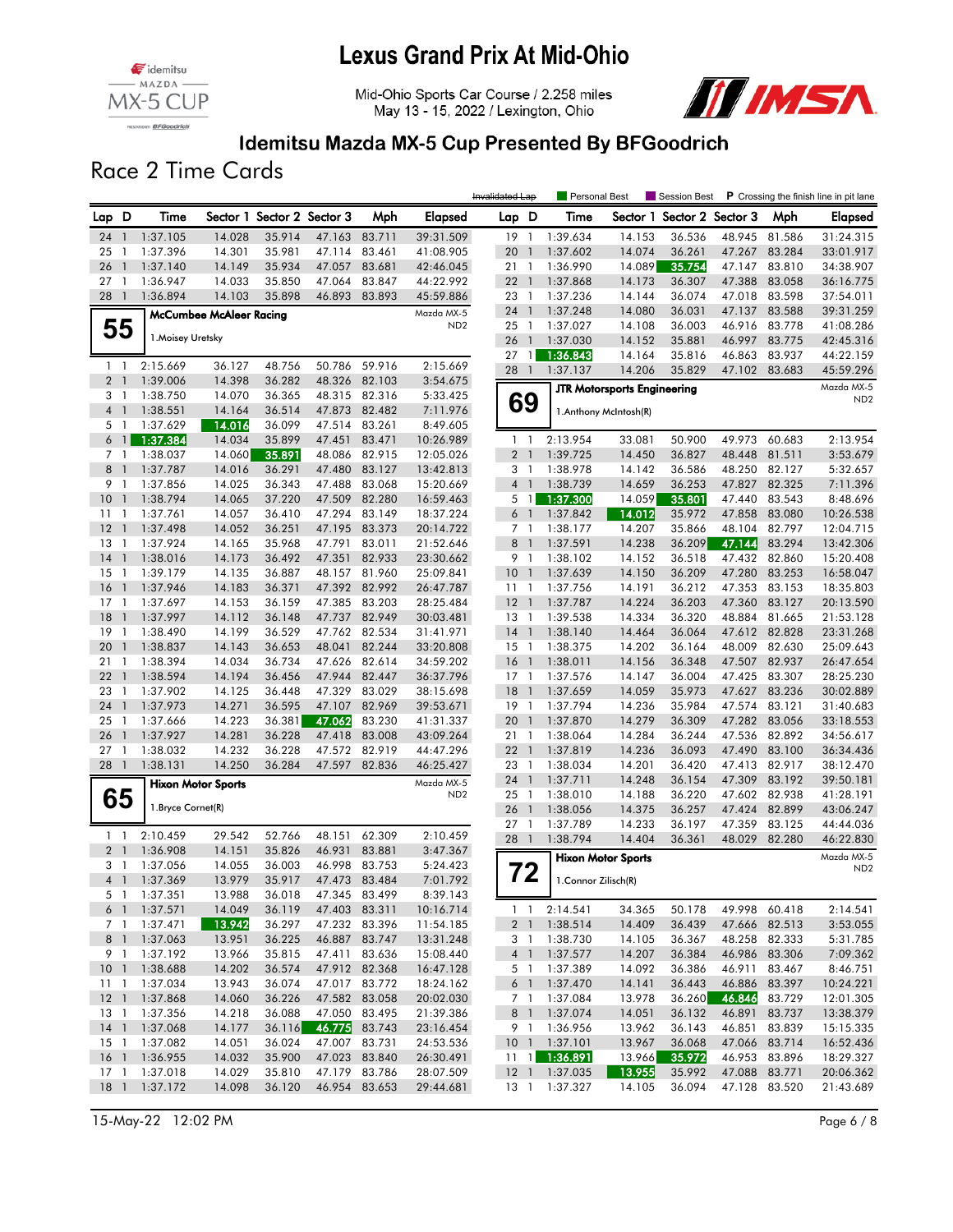





#### Idemitsu Mazda MX-5 Cup Presented By BFGoodrich

Race 2 Time Cards

|                     |                                  |                      |                                |                            |                  |                  |                               | Invalidated Lap       |                          | Personal Best        |                                    | Session Best               |                  |                  | P Crossing the finish line in pit lane |
|---------------------|----------------------------------|----------------------|--------------------------------|----------------------------|------------------|------------------|-------------------------------|-----------------------|--------------------------|----------------------|------------------------------------|----------------------------|------------------|------------------|----------------------------------------|
| Lap D               |                                  | Time                 |                                | Sector 1 Sector 2 Sector 3 |                  | Mph              | Elapsed                       | Lap D                 |                          | Time                 |                                    | Sector 1 Sector 2 Sector 3 |                  | Mph              | Elapsed                                |
| $14-1$              |                                  | 1:38.475             | 14.563                         | 36.401                     | 47.511           | 82.546           | 23:22.164                     | 9 1                   |                          | 1:38.157             | 14.134                             | 36.527                     | 47.496           | 82.814           | 15:20.238                              |
| 15                  | $\overline{1}$                   | 1:37.815             | 14.176                         | 36.144                     | 47.495           | 83.103           | 24:59.979                     | 10                    | $\overline{\phantom{a}}$ | 1:39.035             | 14.055                             | 37.305                     | 47.675           | 82.079           | 16:59.273                              |
| 16                  | $\overline{1}$                   | 1:37.465             | 14.008                         | 36.274                     | 47.183           | 83.402           | 26:37.444                     | 1111                  |                          | 1:38.756             | 14.138                             | 37.021                     | 47.597           | 82.311           | 18:38.029                              |
| 17                  | $\overline{1}$                   | 1:37.320             | 14.012                         | 36.028                     | 47.280           | 83.526           | 28:14.764                     | $12-1$                |                          | 1:37.701             | 14.072                             | 36.271                     | 47.358           | 83.200           | 20:15.730                              |
| 18                  | $\overline{1}$                   | 1:37.107             | 14.036                         | 35.991                     | 47.080           | 83.709           | 29:51.871                     | $13-1$                |                          | 1:39.308             | 14.506                             | 36.930                     | 47.872           | 81.854           | 21:55.038                              |
| 19                  | $\overline{1}$                   | 1:37.189             | 14.122                         | 36.052                     | 47.015           | 83.638           | 31:29.060                     | $14-1$                |                          | 1:38.279             | 14.104                             | 36.330                     | 47.845           | 82.711           | 23:33.317                              |
| 20                  | $\overline{\phantom{a}}$         | 1:37.491             | 14.056                         | 36.230                     | 47.205           | 83.379           | 33:06.551                     | 15                    | $\overline{1}$           | 1:39.352             | 14.159                             | 37.165                     | 48.028           | 81.817           | 25:12.669                              |
| 211                 |                                  | 1:38.766             | 14.093                         | 36.482                     | 48.191           | 82.303           | 34:45.317                     | 16                    | $\overline{1}$           | 1:37.973             | 14.129                             | 36.418                     | 47.426           | 82.969           | 26:50.642                              |
| 22<br>23            | $\overline{1}$<br>$\overline{1}$ | 1:38.097<br>1:38.756 | 14.093<br>14.032               | 36.425<br>36.224           | 47.579<br>48.500 | 82.864<br>82.311 | 36:23.414<br>38:02.170        | $17-1$<br>18          | $\overline{1}$           | 1:37.977<br>1:38.385 | 14.087<br>14.176                   | 36.194<br>36.459           | 47.696<br>47.750 | 82.966<br>82.622 | 28:28.619<br>30:07.004                 |
| 24                  | $\overline{1}$                   | 1:37.648             | 14.190                         | 36.185                     | 47.273           | 83.245           | 39:39.818                     | $19-1$                |                          | 1:38.498             | 14.115                             | 36.428                     | 47.955           | 82.527           | 31:45.502                              |
| 25                  | $\mathbf{1}$                     | 1:37.987             | 14.143                         | 36.475                     | 47.369           | 82.957           | 41:17.805                     | 20                    | $\mathbf{1}$             | 1:38.226             | 14.111                             | 36.346                     | 47.769           | 82.755           | 33:23.728                              |
| 26                  | $\overline{1}$                   | 1:37.486             | 14.108                         | 36.269                     | 47.109           | 83.384           | 42:55.291                     | 211                   |                          | 1:38.565             | 14.310                             | 36.602                     | 47.653           | 82.471           | 35:02.293                              |
| 27                  | $\overline{\phantom{a}}$         | 1:38.096             | 14.379                         | 36.375                     | 47.342           | 82.865           | 44:33.387                     | 221                   |                          | 1:39.047             | 14.263                             | 36.882                     | 47.902           | 82.069           | 36:41.340                              |
| 28 1                |                                  | 1:37.711             | 14.222                         | 36.214                     | 47.275           | 83.192           | 46:11.098                     | 23 1                  |                          | 1:38.548             | 14.227                             | 36.497                     | 47.824           | 82.485           | 38:19.888                              |
|                     |                                  |                      | <b>McCumbee McAleer Racing</b> |                            |                  |                  | Mazda MX-5                    | 24                    | $\overline{1}$           | 1:38.587             | 14.284                             | 36.519                     | 47.784           | 82.452           | 39:58.475                              |
|                     | 76                               |                      |                                |                            |                  |                  | ND <sub>2</sub>               | 25                    | $\overline{1}$           | 1:38.522             | 14.076                             | 36.526                     | 47.920           | 82.507           | 41:36.997                              |
|                     |                                  | 1. Matthew Dirks     |                                |                            |                  |                  |                               | 26                    | $\mathbf{1}$             | 1:38.877             | 14.391                             | 36.767                     | 47.719           | 82.211           | 43:15.874                              |
|                     |                                  |                      |                                |                            |                  |                  |                               | 27                    | -1                       | 1:38.301             | 14.095                             | 36.467                     | 47.739           | 82.692           | 44:54.175                              |
| $1\quad$            |                                  | 2:08.707             | 27.018                         | 54.466                     | 47.223           | 63.157           | 2:08.707                      | 28                    | $\overline{1}$           | 1:38.722             | 14.134                             | 36.685                     | 47.903           | 82.340           | 46:32.897                              |
| 2 <sub>1</sub>      |                                  | 1:37.094             | 14.208                         | 36.101                     | 46.785           | 83.720           | 3:45.801                      |                       |                          |                      | <b>JTR Motorsports Engineering</b> |                            |                  |                  | Mazda MX-5                             |
| 3 1                 |                                  | 1:36.854             | 14.206                         | 35.945                     | 46.703           | 83.928           | 5:22.655                      |                       | 82                       |                      |                                    |                            |                  |                  | ND <sub>2</sub>                        |
| $4-1$               |                                  | 1:37.190             | 14.233                         | 36.218                     | 46.739           | 83.638           | 6:59.845                      |                       |                          | 1. Woody Heimann     |                                    |                            |                  |                  |                                        |
| 5 <sub>1</sub>      |                                  | 1:37.063             | 14.166                         | 36.223                     | 46.674           | 83.747           | 8:36.908                      |                       |                          |                      |                                    |                            |                  |                  |                                        |
| $6-1$               |                                  | 1:37.821             | 14.083                         | 36.323                     | 47.415           | 83.098           | 10:14.729                     | $1\quad$              |                          | 2:14.489             | 33.512                             | 50.845                     | 50.132           | 60.441           | 2:14.489                               |
| 7 <sub>1</sub><br>8 | $\overline{1}$                   | 1:37.034             | 14.126                         | 36.174                     | 46.734<br>46.884 | 83.772<br>83.039 | 11:51.763                     | 2 <sub>1</sub>        |                          | 1:39.929             | 14.526                             | 36.986                     | 48.417           | 81.345           | 3:54.418                               |
| 9 1                 |                                  | 1:37.890<br>1:37.062 | 14.422<br>14.178               | 36.584<br>36.078           | 46.806           | 83.748           | 13:29.653<br>15:06.715        | 3 1<br>4 <sup>1</sup> |                          | 1:38.647<br>1:38.715 | 14.060<br>14.295                   | 36.365<br>36.617           | 48.222<br>47.803 | 82.402<br>82.345 | 5:33.065<br>7:11.780                   |
| 10                  | $\overline{1}$                   | 1:37.433             | 13.983                         | 36.408                     | 47.042           | 83.429           | 16:44.148                     |                       | 5 <sub>1</sub>           | 1:37.283             | 13.972                             | 36.107                     | 47.204           | 83.558           | 8:49.063                               |
| 11                  | $\overline{1}$                   | 1:37.199             | 14.005                         | 36.180                     | 47.014           | 83.630           | 18:21.347                     | 6 <sup>1</sup>        |                          | 1:38.304             | 14.108                             | 35.943                     | 48.253           | 82.690           | 10:27.367                              |
| 12                  | $\overline{1}$                   | 1:46.736             | 14.061                         | 36.105                     | 56.570           | 76.157           | 20:08.083                     | 7 <sub>1</sub>        |                          | 1:37.906             | 13.966                             | 35.901                     | 48.039           | 83.026           | 12:05.273                              |
| 13                  | $\overline{1}$                   | 1:38.049             | 14.569                         | 36.474                     | 47.006           | 82.905           | 21:46.132                     | 8                     | $\overline{\phantom{a}}$ | 1:37.859             | 14.201                             | 36.110                     | 47.548           | 83.066           | 13:43.132                              |
| 14                  | $\overline{1}$                   | 1:37.035             | 14.158                         | 35.906                     | 46.971           | 83.771           | 23:23.167                     | 9 1                   |                          | 1:37.884             | 14.226                             | 36.292                     | 47.366           | 83.045           | 15:21.016                              |
| 15                  | $\overline{1}$                   | 1:37.734             | 14.047                         | 36.330                     | 47.357           | 83.172           | 25:00.901                     | 10 <sub>1</sub>       |                          | 1:38.808             | 14.288                             | 36.925                     | 47.595           | 82.268           | 16:59.824                              |
| 16                  | $\overline{\phantom{a}}$         | 1:37.854             | 14.127                         | 36.262                     | 47.465           | 83.070           | 26:38.755                     | 11                    | $\overline{1}$           | 1:37.621             | 14.080                             | 36.242                     | 47.299           | 83.268           | 18:37.445                              |
| 17                  | $\overline{1}$                   | 1:37.510             | 14.199                         | 35.939                     | 47.372           | 83.363           | 28:16.265                     | 12                    | $\overline{1}$           | 1:37.624             | 14.026                             | 36.440                     | 47.158           | 83.266           | 20:15.069                              |
| 18                  | $\overline{\phantom{a}}$         | 1:37.252             | 14.079                         | 36.169                     | 47.004           | 83.584           | 29:53.517                     | 13                    | $\overline{1}$           | 1:37.879             | 14.126                             | 36.013                     | 47.740           | 83.049           | 21:52.948                              |
| 19                  |                                  | 1:36.770             | 14.041                         | 35.753                     | 46.976           | 84.001           | 31:30.287                     | $14-1$                |                          | 1:38.055             | 14.394                             | 36.161                     | 47.500           | 82.900           | 23:31.003                              |
| 20                  | $\overline{1}$                   | 1:37.033             | 14.114                         | 35.819                     | 47.100           | 83.773           | 33:07.320                     | $15-1$                |                          | 1:39.322             | 14.217                             | 36.584                     | 48.521           | 81.842           | 25:10.325                              |
| 21                  | 1                                | 1:38.439             | 14.082                         | 36.096                     | 48.261           | 82.576           | 34:45.759                     | 16                    | $\overline{1}$           | 1:37.755             | 14.278                             | 36.114                     | 47.363           | 83.154           | 26:48.080                              |
| 22                  | $\overline{1}$                   | 1:37.306             | 14.190                         | 35.913                     | 47.203           | 83.538           | 36:23.065                     | $17-1$                |                          | 1:37.709             | 14.161                             | 36.115                     | 47.433           | 83.193           | 28:25.789                              |
| 23                  | $\overline{1}$                   | 1:37.187             | 14.243                         | 35.945                     | 46.999           | 83.640           | 38:00.252                     | 18                    | $\mathbf{1}$             | 1:38.045             | 14.043                             | 36.198                     | 47.804           | 82.908           | 30:03.834                              |
| 24                  | $\overline{1}$                   | 1:37.219             | 14.177                         | 36.031                     | 47.011           | 83.613           | 39:37.471                     | $19-1$                |                          | 1:38.437             | 14.145                             | 36.454                     | 47.838           | 82.578           | 31:42.271                              |
| 25                  | $\overline{1}$                   | 1:37.657             | 14.298                         | 35.957                     | 47.402           | 83.238           | 41:15.128                     | 20 1                  |                          | 1:38.718             | 14.131                             | 36.537                     | 48.050           | 82.343           | 33:20.989                              |
| 26 1                |                                  | 1:37.658             | 14.036                         | 36.201                     | 47.421           | 83.237           | 42:52.786                     | 21 1                  |                          | 1:38.561             | 14.295                             | 36.466                     | 47.800           | 82.474           | 34:59.550                              |
| 27 1                |                                  | 1:38.147             | 14.035                         | 36.356                     |                  | 47.756 82.822    | 44:30.933                     |                       |                          | 22 1 1:39.171        | 14.147                             | 36.375                     |                  | 48.649 81.967    | 36:38.721                              |
| 28 1                |                                  | 1:37.508             | 14.069                         | 35.788                     | 47.651           | 83.365           | 46:08.441                     | 23 1                  |                          | 1:37.966             | 14.096                             | 36.669                     | 47.201           | 82.975           | 38:16.687                              |
|                     |                                  |                      | <b>Hixon Motor Sports</b>      |                            |                  |                  | Mazda MX-5<br>ND <sub>2</sub> | 24 1                  |                          | 1:38.645             | 14.086                             | 36.261                     |                  | 48.298 82.404    | 39:55.332                              |
| 80                  |                                  | 1. Ethan Tyler(R)    |                                |                            |                  |                  |                               | 25 1<br>26 1          |                          | 1:37.912<br>1:37.702 | 14.131<br>14.123                   | 36.351<br>36.167           | 47.430 83.021    | 47.412 83.199    | 41:33.244<br>43:10.946                 |
|                     |                                  |                      |                                |                            |                  |                  |                               | 27 1                  |                          | 1:37.728             | 14.143                             | 36.171                     |                  | 47.414 83.177    | 44:48.674                              |
| $1\quad$            |                                  | 2:14.888             | 35.692                         | 49.173                     |                  | 50.023 60.263    | 2:14.888                      | 28 1                  |                          | 1:38.414             | 14.335                             | 36.570                     | 47.509           | 82.597           | 46:27.088                              |
| 2 <sup>1</sup>      |                                  | 1:38.937             | 14.368                         | 36.516                     |                  | 48.053 82.161    | 3:53.825                      |                       |                          |                      |                                    |                            |                  |                  | Mazda MX-5                             |
|                     |                                  | 3 1 1:38.632         | 14.090                         | 36.215                     |                  | 48.327 82.415    | 5:32.457                      |                       |                          |                      | <b>Hixon Motor Sports</b>          |                            |                  |                  | ND <sub>2</sub>                        |
|                     |                                  | 4 1 1:38.435         | 14.571                         | 36.154                     |                  | 47.710 82.580    | 7:10.892                      | 87                    |                          | 1.Selin Rollan       |                                    |                            |                  |                  |                                        |
|                     |                                  | 5 1 1:37.277         | 13.838                         | 35.998                     |                  | 47.441 83.563    | 8:48.169                      |                       |                          |                      |                                    |                            |                  |                  |                                        |
|                     | 6 1                              | 1:37.637             | 13.955                         | 36.240                     |                  | 47.442 83.255    | 10:25.806                     |                       | $1\quad1$                | 2:09.839             | 27.948                             | 54.100                     |                  | 47.791 62.606    | 2:09.839                               |
| 7 1                 |                                  | 1:38.145             | 13.902                         | 36.371                     |                  | 47.872 82.824    | 12:03.951                     |                       | 2 <sub>1</sub>           | 1:36.991             | 14.038                             | 36.002                     | 46.951           | 83.809           | 3:46.830                               |
|                     |                                  | 8 1 1:38.130         | 14.186                         | 36.808                     | 47.136 82.836    |                  | 13:42.081                     |                       |                          | 3 1 1:37.115         | 13.939                             | 36.165                     |                  | 47.011 83.702    | 5:23.945                               |

15-May-22 12:02 PM Page 7 / 8